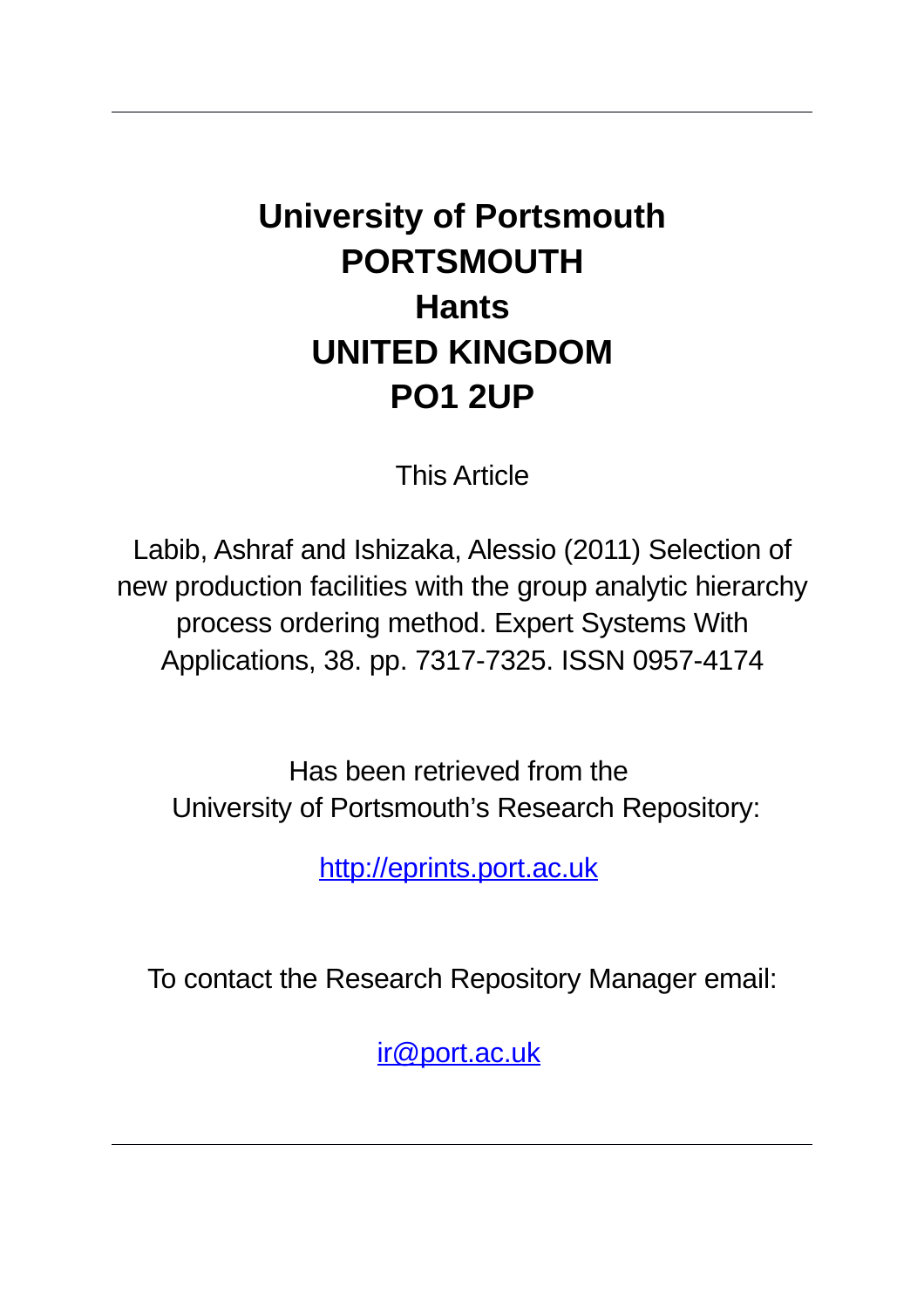# **Selection of new production facilities with the Group Analytic Hierarchy Process Ordering Method**

Alessio Ishizaka\*, Ashraf Labib

University of Portsmouth, Portsmouth Business School, Richmond Building, Portland Street, Portsmouth PO1 3DE, United Kingdom

Emails: [Alessio.Ishizaka@port.ac.uk;](mailto:Alessio.Ishizaka@port.ac.uk) [Ashraf.Labib@port.ac.uk](mailto:Ashraf.Labib@port.ac.uk)

#### **Abstract:**

This paper presents the Group Analytic Hierarchy Process Ordering (GAHPO) method: a new multi-criteria decision aid (MCDA) method for ordering alternatives in a group decision. The backbone of the method is the Analytic Hierarchy Process (AHP) which is separated into two hierarchies for a cost and a benefit analysis. From these two analyses, a partial ordinal ranking can be deduced, where three relations between alternatives exist: the preference, indifference, and incomparability. A complete cardinal ranking can also be deduced by dividing the score of the benefit analysis by the score of the cost analysis. Another particularity of GAHPO is the incorporation of "fairness" when assigning weights to the decision makers. GAHPO has been developed to solve a real case: a selection of new production facilities with multiple stakeholders. By applying this method, we found four main advantages: significant reduction of time and effort in the decision process; easiness for the decision makers to arrive at a consensus; enhancement of the decision quality and documentation with justification of the decision made. In using the proposed method both efficiency and equity are achieved in the decision making process

**Keywords:** Group Analytic Hierarchy Process Ordering (GAHPO), Group decision, Cost/benefit analysis, Incomparability, Facilities selection

#### **1. Introduction**

Strategic decisions are fundamental to any company. They are usually not determined by a single decision-maker but by a group of decision-makers, who may have different objectives. In this case, two distinct methodologies are commonly used (Srdjevic, 2007): multicriteria decision-making methods or voting system. The voting system has surely high democratic properties and bypasses the data requirements of multicriteria approaches (Hurley & Lior, 2002) but moves stakeholder into a polarisation of their opinion and no intensity of their preferences can be measured. It is a head-count of yes or no. Therefore, a minority with strong convictions will unconditionally be beaten from a majority, whatever the strength of their opinion is. Furthermore, a voting system does not necessitate a modelling of the problem and therefore has difficulty to incorporate several criteria in the decision (Craven, 1992). Saaty and Shang (2007) recommend using AHP in order to resolve deficiencies of the conventional voting mechanism. AHP is a multi-criteria method developed by Saaty (1977; 1980) and applied in several area: banks (Seçme, Bayrakdaroglu, & Kahraman, 2009), manufacturing systems (Iç & Yurdakul, 2009; T.-S. Li & Huang, 2009; Yang, Chuang, & Huang, 2009), operators evaluation (Sen & ÇInar, 2009), drugs selection (Vidal, Sahin,

\* corresponding author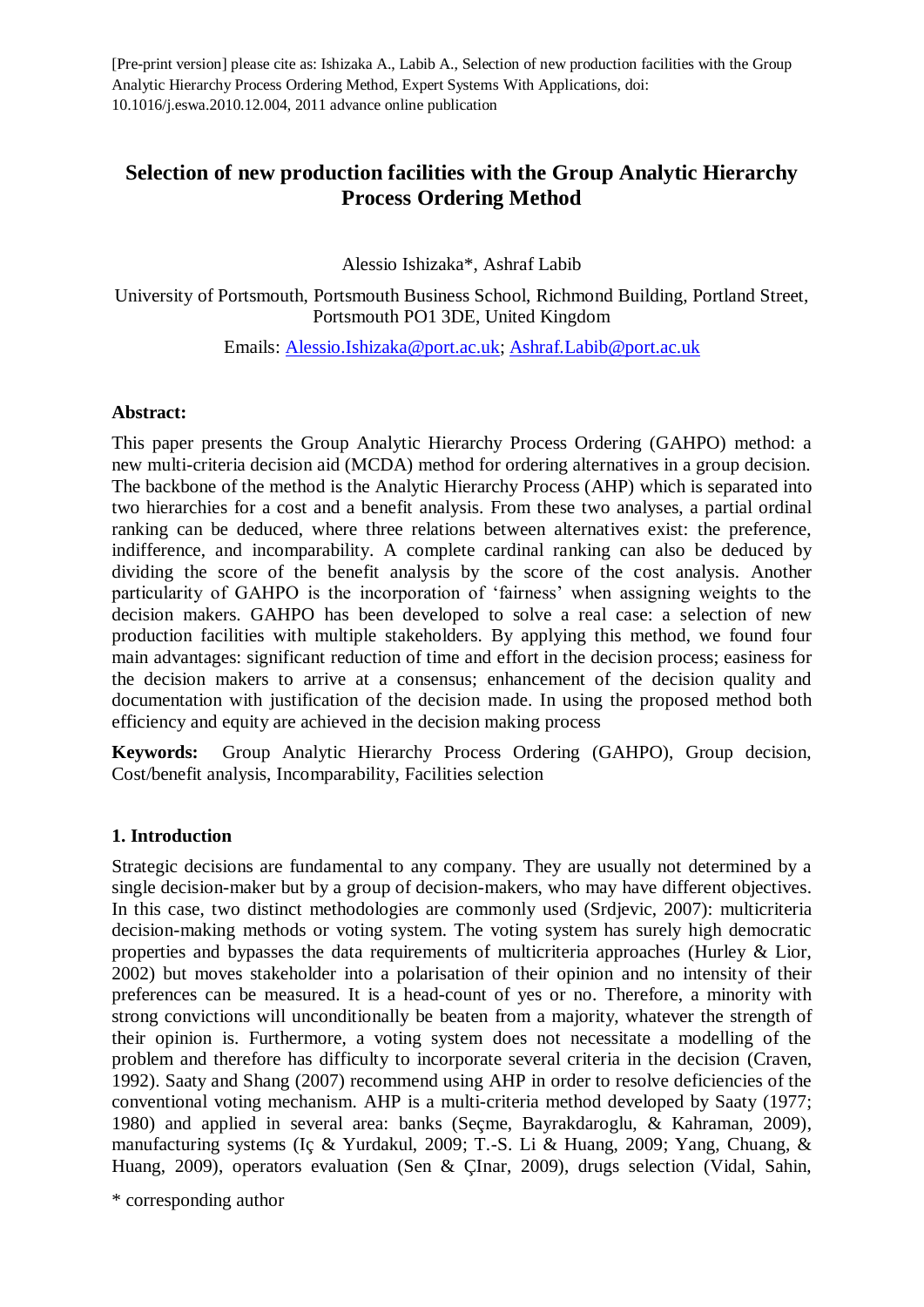Martelli, Berhoune, & Bonan, 2009), site selection (Önüt, Efendigil, & Soner Kara, 2009), software evaluation (Cebeci, 2009; Chang, Wu, & Lin, 2009), evaluation of website performance (Liu & Chen, 2009), strategy selection (Chen & Wang, 2009; S. Li & Li, 2009; Limam Mansar, Reijers, & Ounnar, 2009; Wu, Lin, & Lin, 2009), supplier selection (Chamodrakas, Batis, & Martakos; H. S. Wang, Che, & Wu; T.-Y. Wang & Yang, 2009), selection of recycling technology (Y.-L. Hsu, Lee, & Kreng), firms competence evaluation (Amiri, Zandieh, Soltani, & Vahdani, 2009), weapon selection (Dagdeviren, Yavuz, & Killnc, 2009), underground mining method selection (Naghadehi, Mikaeil, & Ataei, 2009), software design (S. H. Hsu, Kao, & Wu, 2009), organisational performance evaluation (Tseng & Lee, 2009), staff recruitment (Celik, Kandakoglu, & Er, 2009; Khosla, Goonesekera, & Chu, 2009), construction method selection (Pan, 2009), warehouse selection (Ho & Emrouznejad, 2009), technology evaluation (Lai & Tsai, 2009), route planning (Niaraki & Kim, 2009) and many others. This paper presents the Group Analytic Hierarchy Process Ordering (GAHPO), which improves the AHP on several points. We separate the cost and benefit criteria of the AHP, which simplify the appraisal and provide a more accurate result, as will be shown later. Results are then partially aggregated for an ordinal partial ranking or fully aggregated for a cardinal complete ranking. The new GAHPO method is also adapted for group decisions. The task to assign weights (importance) to the different decision-makers of the group is often a difficult one. We propose a new simple and fair method, where the weights of the members are judged by the other members of the group.

The paper starts with a literature review on the Analytic Hierarchy Process, followed by the description of the new proposed method and then finalised by an application of production facilities selection.

## **2. Analytic Hierarchy Process**

AHP decomposes the problem into small parts in order to facilitate the decision-maker in the appraisal task. First, a hierarchy structuring the problem is constructed (figure 1). The top of the hierarchy represents the goal. Below we have the criteria, sub-criteria and alternatives. The appraisal can be constructed top-down or bottom-up (figure 2) but always using pairwise comparisons. It allows the user to concentrate only on the question "How much *A* is better than *B*?" and to ignore temporary the other criteria and alternatives. The comparisons are entered into a matrix. If a matrix is sufficiently consistent, priorities can be calculated with the formula:

 $A w = \lambda_{\text{max}} w$  (1)

| where A |   | comparison matrix                           |
|---------|---|---------------------------------------------|
|         |   | $\lambda_{\text{max}}$ principal eigenvalue |
|         | W | vector of the priorities                    |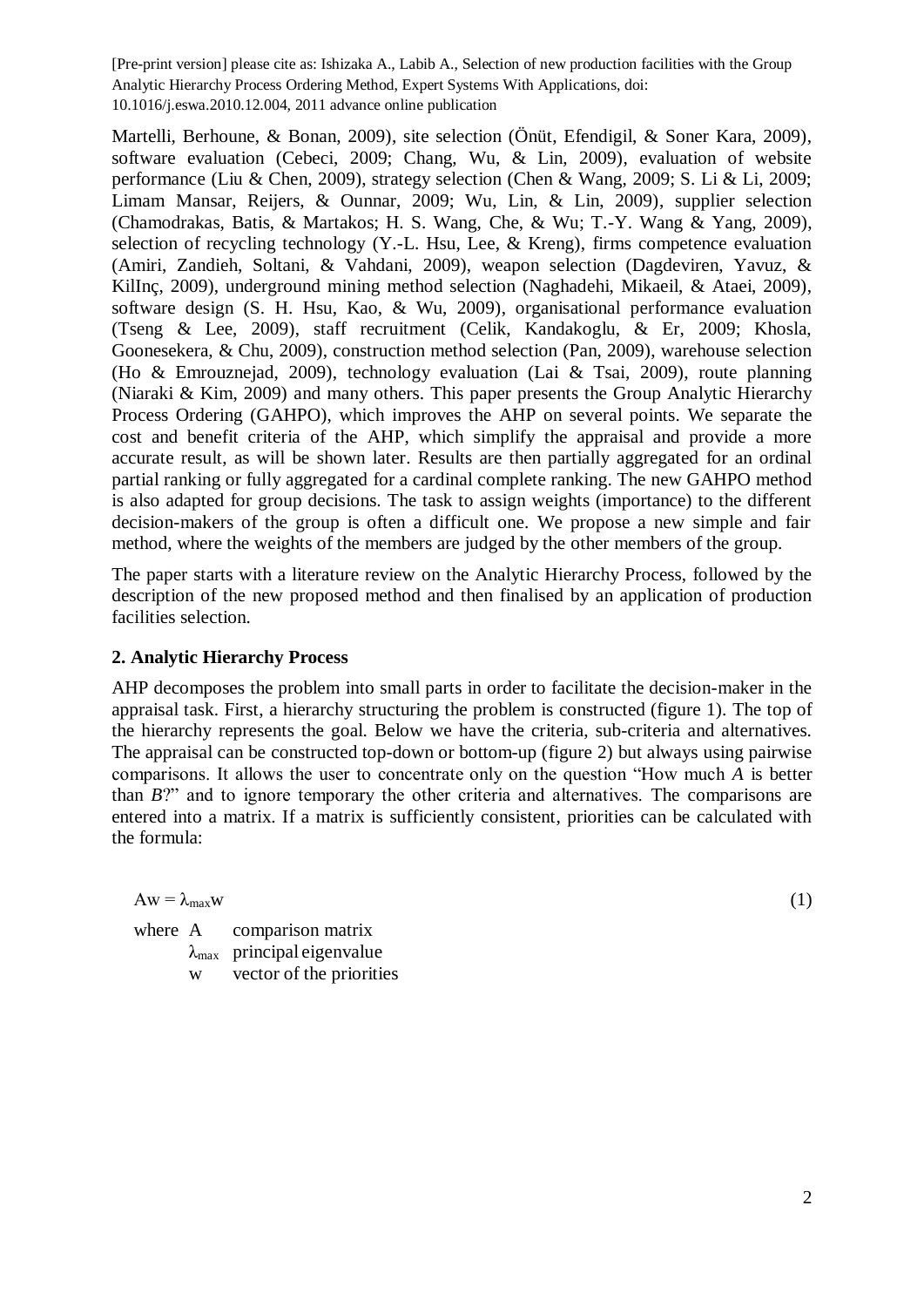

Figure 1: Hierarchy used in the AHP.



Figure 2: Top down or bottom up appraisal (Chan & Chan, 2004).

The comparison matrix contains redundant information. This redundancy serves the purpose of refining the final result as it makes the approach less dependent on one single judgement. The AHP model provides a feedback to the decision maker on the consistency of the entered judgements by a measure called consistency ratio (CR):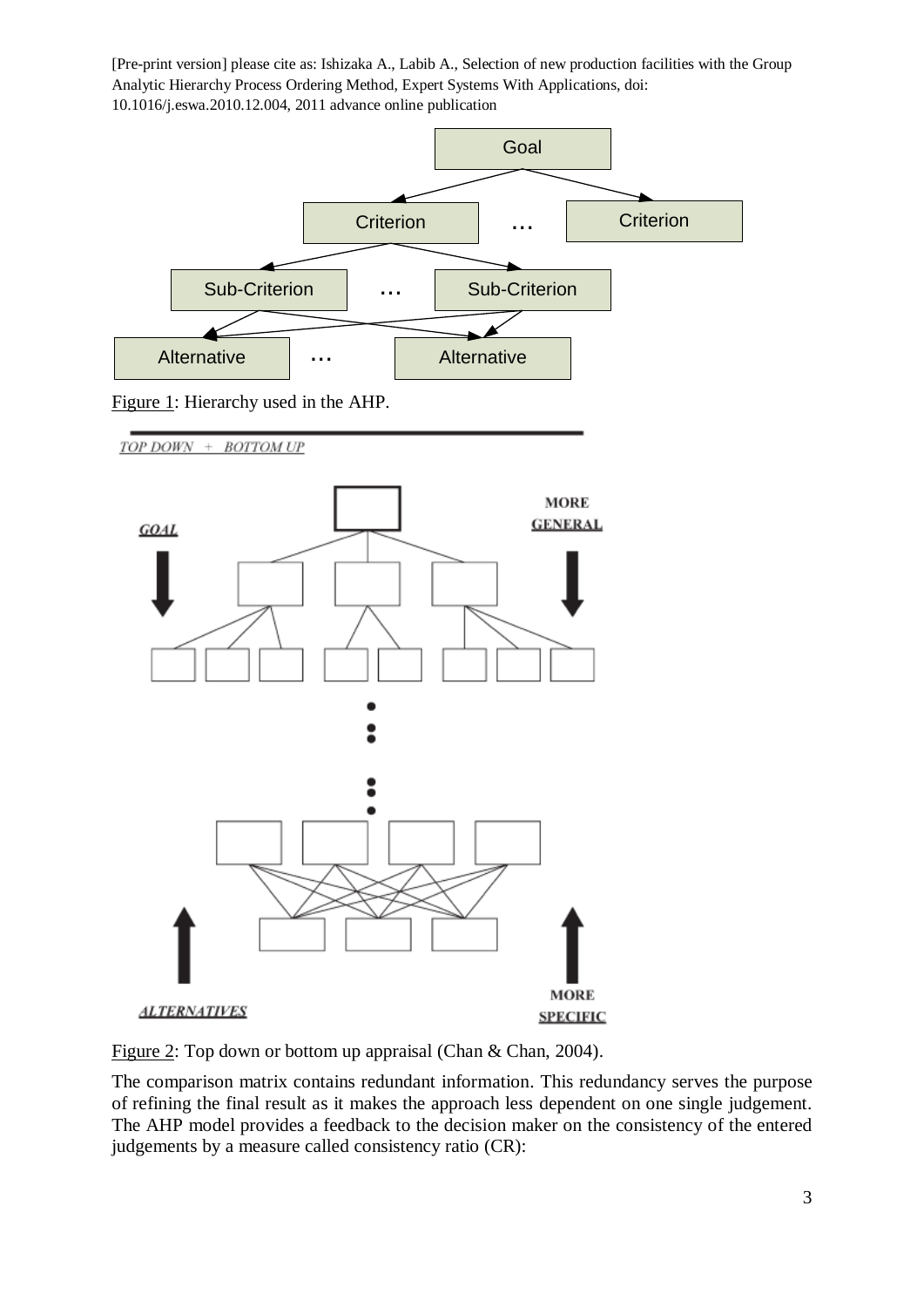$$
CR = \frac{CI}{RI}
$$
 (2)

and  $CI =$ 1 max  $\overline{a}$  $\overline{a}$ *n*  $\lambda_{\max} - n$ 

where CI consistency index

*n* dimension of the comparison matrix

 $\lambda_{\text{max}}$  principal eigenvalue

RI ratio index

The ratio index (RI) is the average of the consistency index of 500 randomly generated matrices. If the consistency ratio is higher than 10%, it is recommended to revise the comparisons in order to reduce the inconsistency. Once all local priorities are available, they are aggregated with a weighted sum in order to obtain the global priorities of the alternatives.

### **3. Analytic Hierarchy Process Ordering**

Later, it was proposed (Azis, 1990; Clayton, Wright, & Sarver; Wedley, Choo, & Schoner, 2001) to decompose the model into further subproblems, in separating criteria with opposite direction in different hierarchies: benefits versus costs. The reason of this additional decomposition is that criteria on the same direction are much easier to compare than two in opposite directions like a criterion to be minimised and another to be maximised. In this paper, we introduce the concepts of partial ordinal ranking (cost and benefit ranking are not aggregated) and complete cardinal ranking (cost and benefit ranking are aggregated).

In some problems, an order of alternatives is sufficient to take a decision. A partial ordinal ranking can be derived from the cost and benefit analysis, where:

1. *Alternative A is better than Alternative B* if Alternative A is ranked better than Alternative B in the cost and benefit analysis (figure 3).



Figure 3: Graphical representation of the preference relation

2. *Alternative A is indifferent to Alternative B* if Alternative A has the same score than Alternative B in the cost and benefit analysis (figure 4).

(3)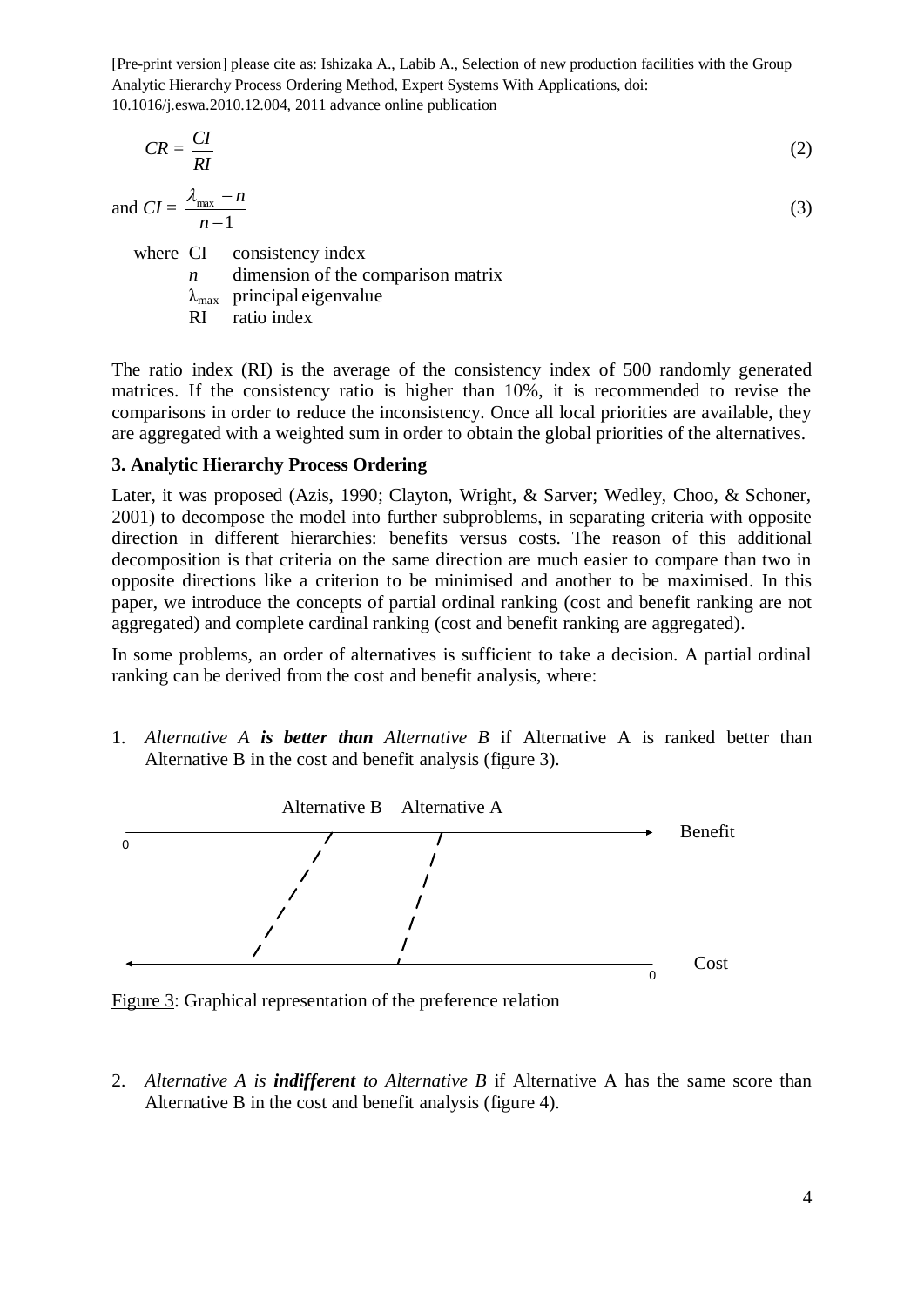

Figure 4: Graphical representation of the indifference relation

3. *Alternative A is incomparable to Alternative B* if Alternative A is better in one analysis and worst in the other analysis (figure 5).



Figure 5: Graphical representation of the incomparability

Incomparability does not exist in the standard AHP. This status is important as it reveals that we cannot decide which of two alternatives is the dominant one: an alternative is better on some aspects but worst on others. In order to decide, which alternative is better, further discussion between the decision-makers moderated by the analyst is needed. This further debate may require additional information. However if a debate cannot be hold, for example because the decision-makers are unavailable, the cost and benefit analysis can be merged in one ranking. First, the importance of benefits and costs are weighted and then the weighted score of the benefit analysis is divided by the weighted score of the cost analysis. This produces the complete cardinal ranking.

## **4. Group decision**

As a decision affects often several persons, the standard AHP has been adapted in order to be applied in group decisions. Consulting several experts avoids also bias that may be present when the judgements are considered from a single expert. There are four ways to combine the preferences into a consensus rating (table 1).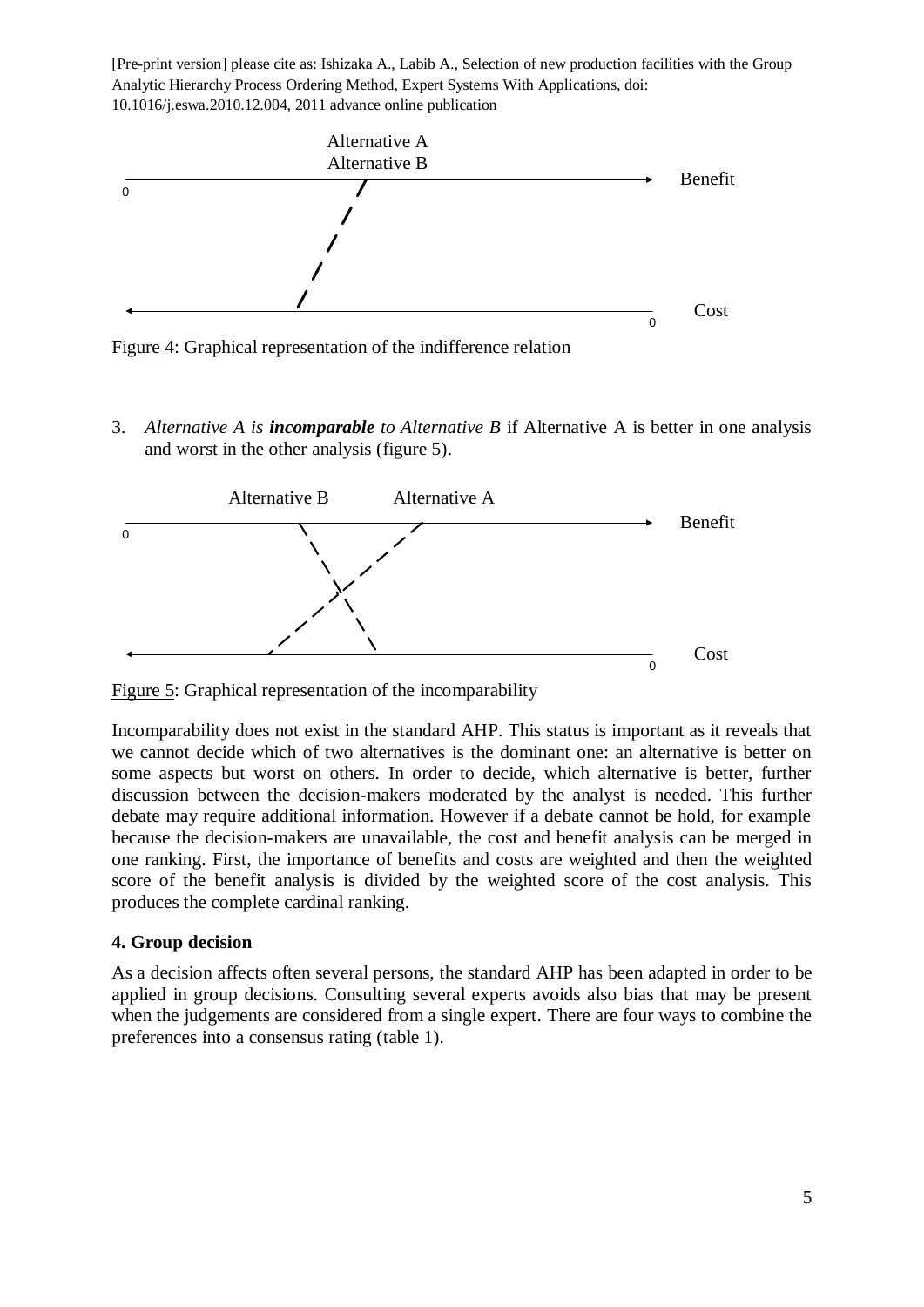|                    |            | mathematical aggregation                  |                              |  |  |  |
|--------------------|------------|-------------------------------------------|------------------------------|--|--|--|
|                    |            | Yes                                       | No                           |  |  |  |
|                    | judgements | geometric mean on judgements              | consensus vote on judgements |  |  |  |
| aggregation<br>on: | priorities | weighted arithmetic mean on<br>priorities | consensus vote on priorities |  |  |  |

Table 1: Four ways to combine preferences.

The consensus vote is used, when we have a synergistic group and not a collection of individuals. In this case, the hierarchy of the problem must be the same for all decisionmakers. On the judgements level, this method requires the group to reach an agreement on the value of each entry in a matrix of pairwise comparisons. A consistent agreement is usually difficult to obtain with increasing difficulty with the number of comparison matrices and related discussions. In order to bypass this difficulty, the consensus vote can be postponed after the calculation of the priorities of each participant. O"Learly (1993) recommends this version because an early aggregation could result "in a meaningless average performance measure". An aggregation after the calculation of priorities allows to detect decision-makers from different boards and to discuss further any disagreement.

If a consensus is difficult to achieve (e.g. with a large number of persons or distant persons), a mathematical aggregation can be adopted. Two synthesizing methods exist and provide the same results in case of perfect consistency of the pairwise matrices (T. L. Saaty & Vargas, 2005). In the first method, the geometric mean of individual evaluations are used as elements in the pairwise matrices and then priorities are computed. The geometric mean method (GMM) must be adopted instead of the arithmetical mean in order to preserve the reciprocal property (Aczél & Saaty, 1983). For example, if person *A* enters a comparison 9 and person

*B* enters 1/9, then by intuition the mathematical consensus should be 9  $9 \cdot \frac{1}{2} = 1$ , which is a

geometric mean and not  $(9 + 1/9)/2 = 4.56$ , which is an arithmetic mean. Ramanathan and Ganesh (1994) give an example where the Pareto optimality (i.e. if all group members prefer *A* to *B*, then the group decision should prefer *A*) is not satisfied with the GMM. Van den Honert and Lootsma (1997) argue that this violation could be expected because the pairwise assessments are a compromise of all the group members' assessments and therefore it is a compromise that does not represent any opinion of the group member. Madu and Kuei (1995) and then Saaty and Vargas (2007) introduce a measure of the dispersion of the judgements in order to avoid this problem. If the group is not homogenous, further discussions are required to reach a consensus.

In the second method, decision-makers constitute the first level below the goal of the AHP hierarchy. Priorities are computed and then aggregated using the weighted arithmetic mean method (WAMM). Applications can be found in (Labib & Shah, 2001; Labib, Williams, & O"Connor, 1996). Arbel and Orgler (1990) have introduced a further level above the stakeholders' level representing the several economics scenarios. This extra level determines the priorities (weights) of the stakeholders.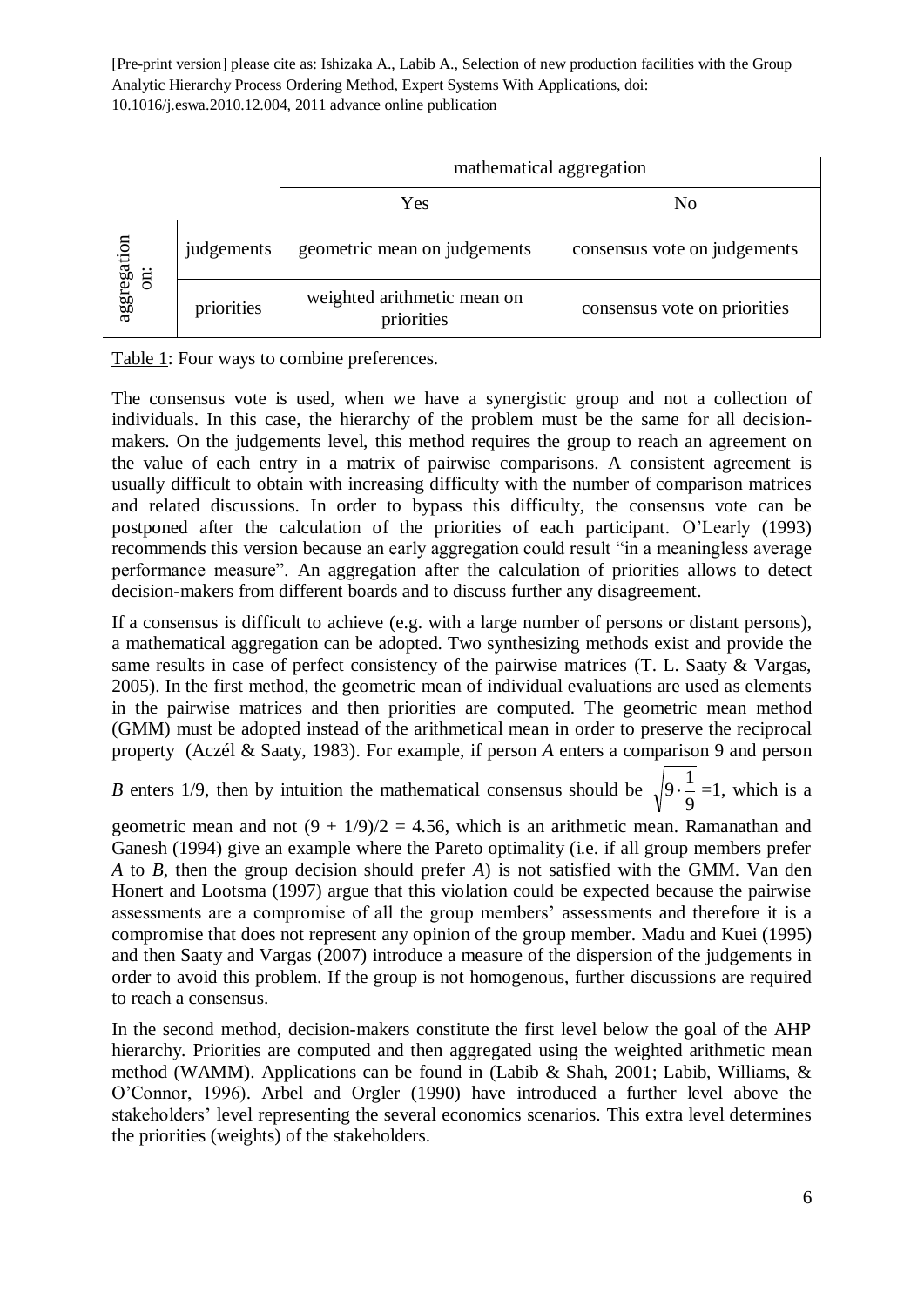In a compromised method individual"s derived priorities can be aggregated at each node. However according to Forman and Peniwati (1998), this method is "less meaningful and not commonly used". Aggregation methods with linear programming (Mikhailov, 2004) and Bayesian approach (Altuzarra, Moreno-Jiménez, & Salvador, 2007) have been proposed in order to take a decision even when comparisons are missing, for example when a stakeholder does not feel to have the expertise to judge a particular comparison.

Group decision may be skewed because of collusion or distortion of the judgements in order to advantage its preferred outcome. As individual identities are lost with an aggregation, we prefer to avoid an early aggregation. Condon, Golden, & Wasil (2003) have developed a programme in order to visualise the decision of each participant, which facilitate the detection of outliers.

## **5. Weight of stakeholders in GAHPO**

If all decision-makers do not have an equal weight, their priority must be determined. The weights reflect the expertise of a decision-maker (Weiss & Rao, 1987) or the importance of the impact of the decision on the decision-maker. The weights can be allocated by a supra decision-maker or by a participatory approach. Finding a supra decision-maker or benevolent dictator, which is accepted by everybody, may be difficult. Cho and Cho (2008) have a surprising way to determine the weights with the level of inconsistency. We do not support this method because the inconsistency is a useful feed-back to the user. It indicates to the decision maker his/her consistency, recommend revision of comparisons that maybe due to a manual error in setting the comparisons, sometimes forced due to the upper limitation of the comparison scale (e.g. if the user enters first  $a_{12} = 4$  and  $a_{23} = 5$ , he should enter  $a_{13} = 20$  in order to be consistent, but he can only enter  $a_{13}=9$  due to the maximal value of the measurement scale). The consistency index is therefore certainly not a measure of the quality or expertise of the decision-maker. Ramanathan and Ganesh (1994) have proposed a method based on pairwise comparisons to calculate the weights. All *n* members fill a comparison matrix with their relative importance of each participant. A vector of priorities is calculated for each member. The *n* vectors of priorities are gathered in a *n* x *n* matrix and the final weight of each member is given by the eigenvector of this matrix. In order to incorporate the uncertainty of the expertise of the participants, the AHP has been combined with variable precision rough set (Xie, Zhang, Lai, & Yu, 2008) and fuzzy logic (Jaganathan, Erinjeri, & Ker, 2007).

The GAHPO also uses pairwise comparisons but only to judge other members of the group, with a veto possibility by the evaluated persons. This technique can be viewed as more fair and is applied for example in ice skating, where judges cannot evaluate competitors of the same nationality. The consistency of the weights given by the appraisers is checked with the consistency ratio formula (3).

#### **6. Methodological approach**

The case study took place in a world leading packing company, which had no previous experience in multicriteria methods. Our approach was based on four phases, each one corresponding to a meeting with the decision-makers of the company, where the researchers where facilitating the decision process.

a) An awareness session on the GAHPO methodology was given. An understanding of the GAHPO and required inputs is necessary in order to avoid improper use of the method (Cheng, Li, & Ho, 2002). The advantages of the new decision method were clearly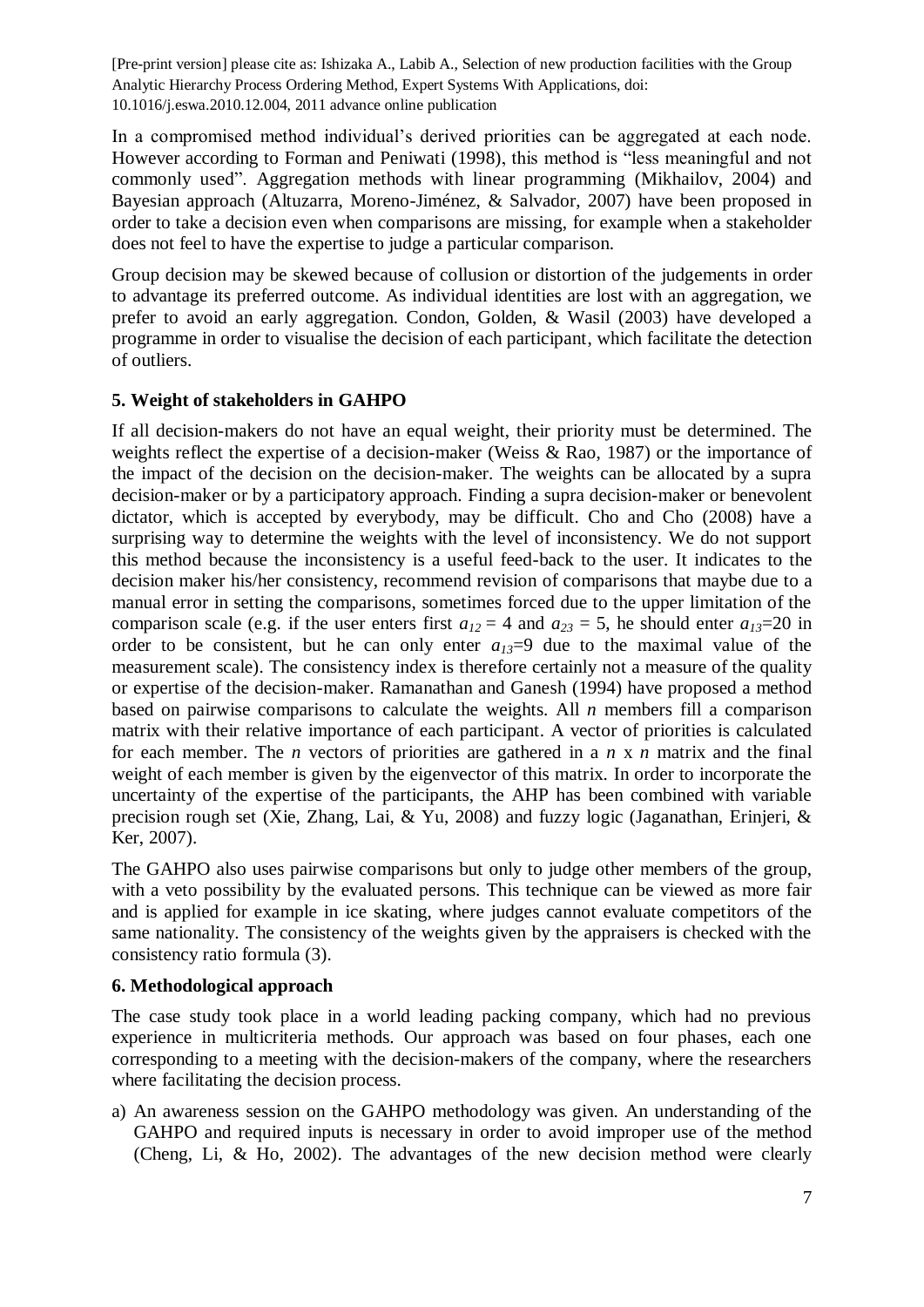explained in order that everybody accepts it and to avoid reluctance and objections during the decision process.

- b) After a brief reminder on the GAHPO, the problem and its possible solutions were clearly defined. Two hierarchies were constructed: one for costs and another for benefits.
- c) At the beginning of the third meeting, the participants were given the opportunity to revise the hierarchies. Then, each participant gave its comparisons of alternatives, criteria and participants' weights through a questionnaire. The participants' weights were given by the other group"s members. Consistency was checked for each participant.
- d) Priorities are aggregated in Expert Choice. A sensitivity analysis is conducted and results are discussed.

#### **7. A case study: selection of new production facilities**

The studied packing company has two plants in England: the "Green" plant producing paper products and the "Plasto" plant producing plastic items. Due to a repatriation of another production plant from Scotland, the Plasto plant has to be redesigned. Three alternatives are possible:

- 1) Redesign of Plasto plant, hereafter referred to as Plant Redesign
- 2) Automation of Plasto production processes, hereafter referred to as Plant Automation
- 3) Relocation and consolidation of Green plant with Plasto, hereafter referred to as Plant Consolidation

We will now comment on the four phases of our methodological approach as described above.

## **7.1 An Awareness Session on the GAHPO**

An half day awareness session was given to all stakeholders involved in the decision process (see next section for the list). The methodology of GAHPO without the mathematics (too complicated for the audience) and an example with Expert Choice was presented. The advantages of the GAHPO were clearly perceived. This first step is fundamental because, the way a new method is presented (and then used) can significantly impact its efficacy. The investment in time and money of using GAHPO and its supporting software was approved due to the strategic importance of the decision. It was decided to continue with the next phase.

#### **7.2 Structure of the hierarchy model**

A logically constructed hierarchy is the backbone of the entire GAHPO approach, which means the GAHPO is both a problem solving and a problem-structuring tool. The cost analysis and benefit analysis hierarchies were developed as two separate AHP models (see figures 6 and 7) in a half day brainstorming session with all stakeholders facilitated by the researchers. The cost analysis model has the goal of selecting the alternative with the lowest cost. The benefit analysis model has the goal of selecting the alternative with the highest benefit. The validity of the hierarchies was assessed by asking whether the elements of an upper level can be used as common attributes to compare the elements in the level below. The first or uppermost level identifies the stakeholders: Shareholders, Senior Managers and Middle Managers – those who have the most influence and involvement in the organisation's decision-making process. The second level is a subdivision of the decision makers in middle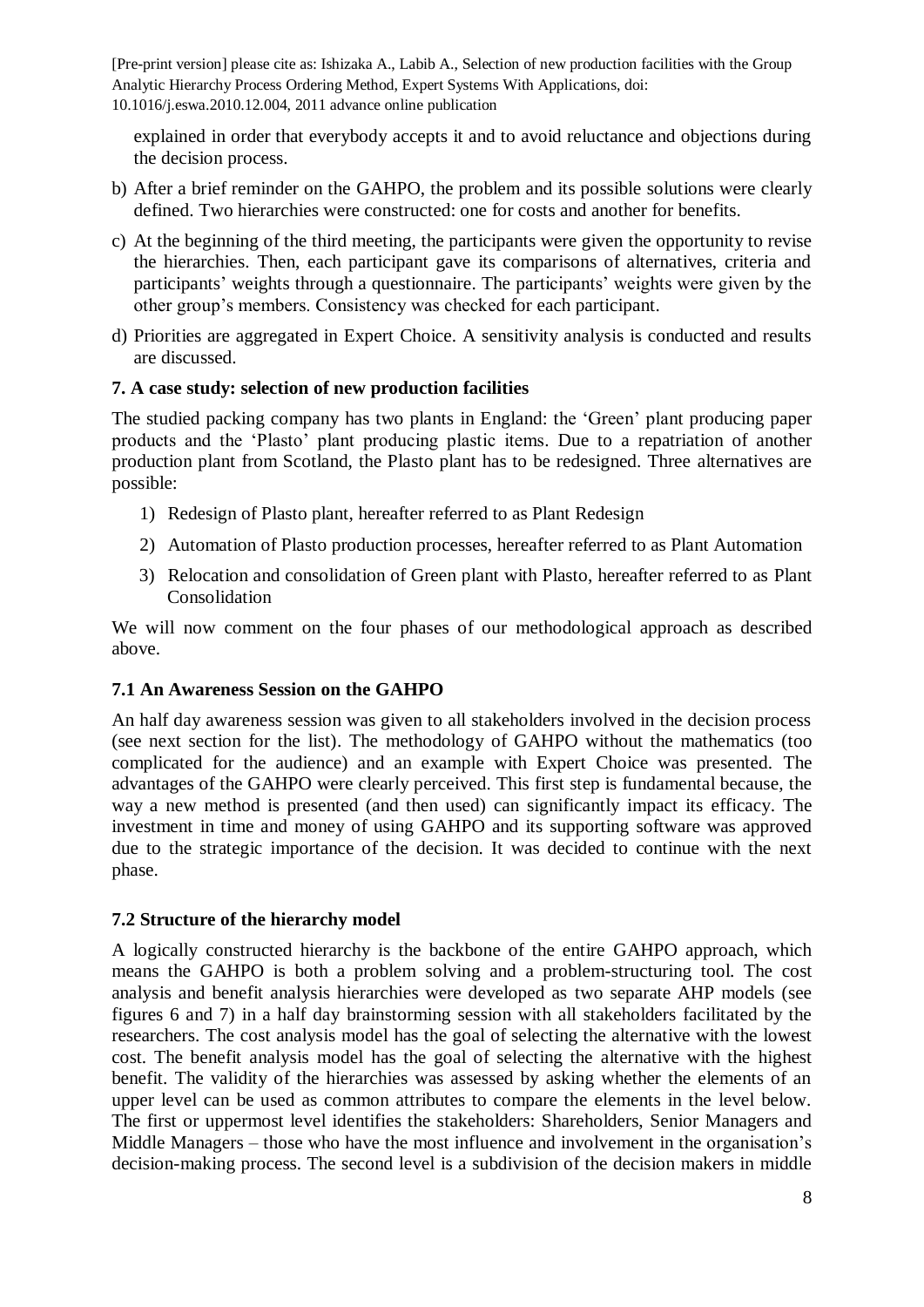management of the first level. The third level is concerned with the main criteria or objectives that affect the new production facilities selection and the last level shows the three strategic alternatives. Both cost and benefit hierarchies share the same elements in all levels except the third one. The elements of the various levels are explained in detail below:



Figure 6: Cost analysis hierarchy.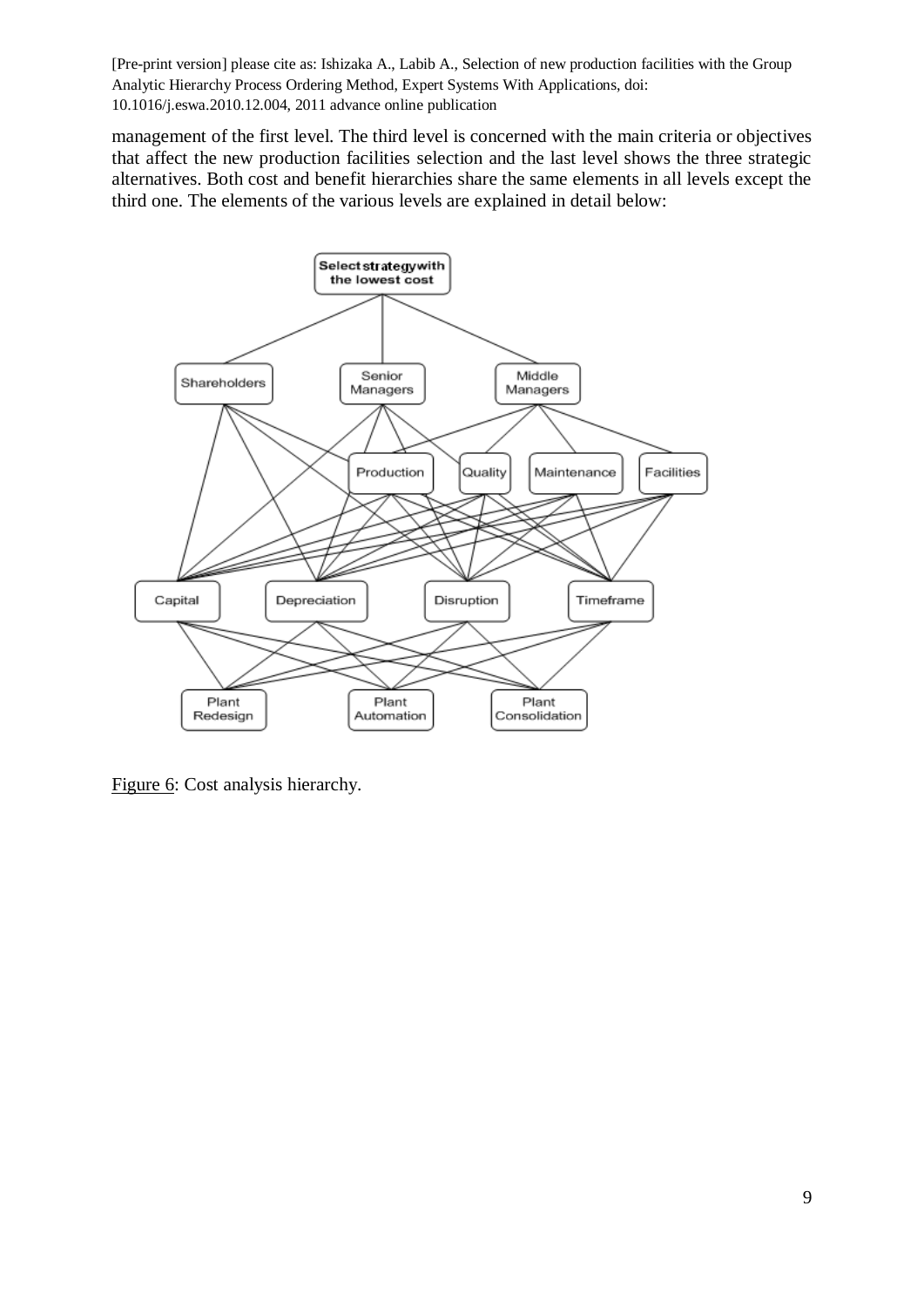

Figure 7: Benefit analysis hierarchy.

## *Stakeholders (Level 1 and 2)*

The identification of the stakeholders (actors) was straightforward in this case. All the three alternatives called for high financial investment. This required the approval of the Shareholders. The Senior Managers make the strategic decisions for the company and obtain the funds required to implement those plans. The Middle Managers implement the strategic plans as well as help the Senior Managers in the planning process. Four Middle Managers: Production, Quality, Maintenance & Facilities are included in level two. Although they fall in the same level in the organisational hierarchy, each have dissimilar stakes, preferences and power in organisational matters. Prioritisation of their stakes was essential for a high-quality decision. This is achieved by adding a separate level in the hierarchy.

#### *Criteria (Level 3)*

This level shows the cost and benefit criteria. The logic of traditional cost-benefit analysis was used in order to identify them.

Cost criteria are those, which required direct or indirect spending from the company. Four kinds of costs were considered:

- *Capital* as all the three alternatives would require significant capital investment,
- *Depreciation* which depends on the type and duration of the investment,
- *Disruption* costs are important as any alternative would cause an amount of disruption to the existing production process,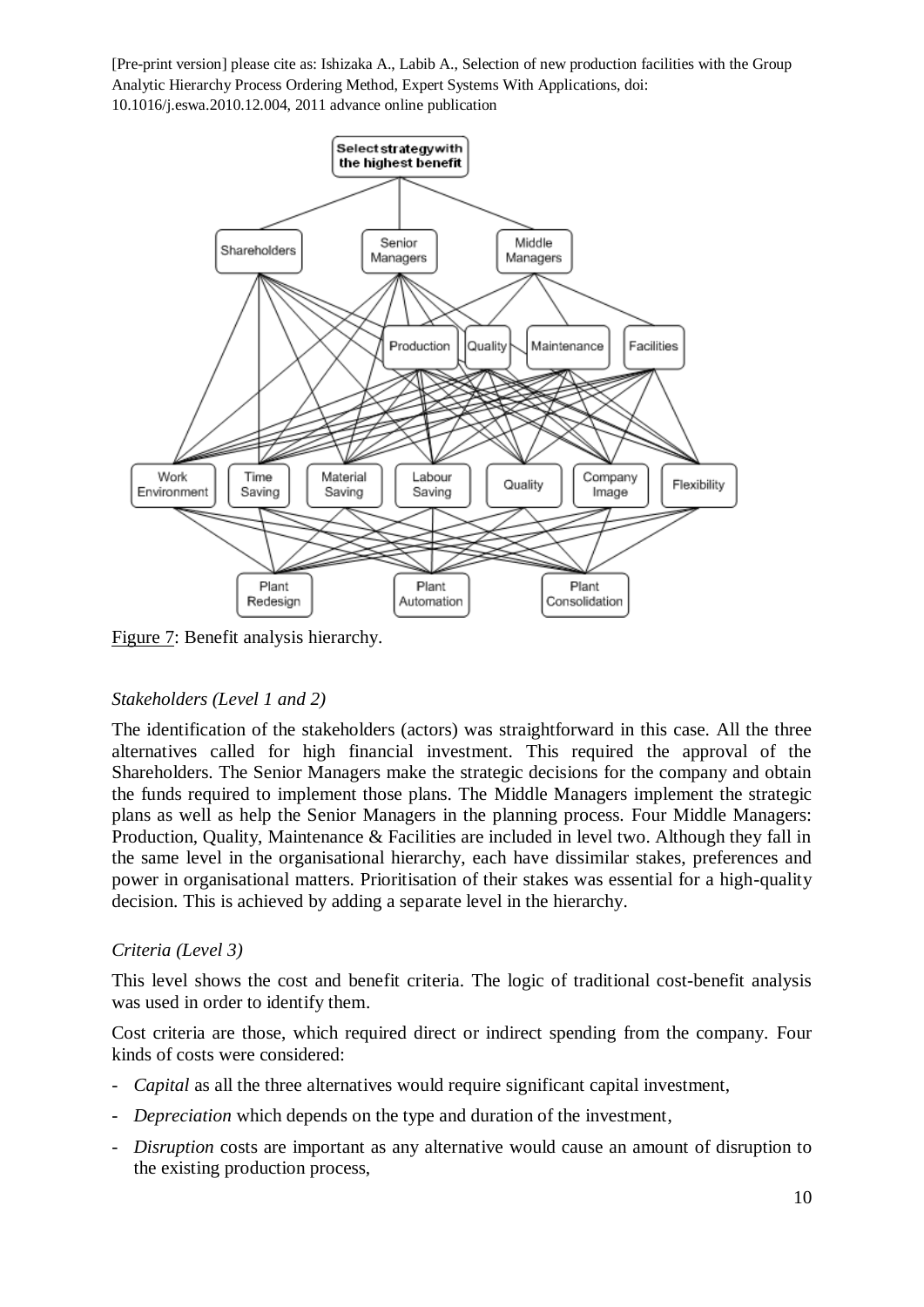*Timeframe* to implement the three alternatives were also considered as a key criterion because additional costs may be incurred due to cost inflation, currency risk etc. during the project life cycle.

The benefit criteria are those, which could attain quantitative or qualitative benefits to the company. Seven criteria were identified:

- *Work environment* improvement could be beneficial to employee in their motivation and welfare at work,
- *Time saving* through reduction in packing, palletising, and shipping time,
- *Labour saving* can be gained by the reduction in the number of packers, operators and other workers,
- *Material saving* is possible by reduction in start-up losses and scrap,
- *Quality improvement* is achieved by a consistent production output and reduction in scrap,
- *Company image* can be gained with the top modern facilities,
- *Flexibility* can be achieved through the ability to expand the production facility and sharing of resources.

### *Alternatives (Level 4)*

Three alternatives are considered:

- *Plant redesign*: it will allow accommodating new production lines.
- *Plant automation*: it will increase the capacity of production and safe costs in a long term.
- *Plant consolidation*: a total new plant incorporating the current Green and Plasto plants.

#### **7.3 Assessment of pairwise comparisons**

At the beginning of the third meeting, the participants were given the opportunity to review or revise the hierarchy model, but no modification was suggested. The next step collected the pairwise comparisons through written questionnaires. This method was selected in order that participants are not influenced by others' opinions. First, the stakeholders' weight was evaluated (table 2). The judgements were given by the other members of the group. For example, the Shareholders estimate the Senior Managers five times more important that the Middle Managers in this decision. If the evaluated participants feel that they are unfairly judged, they have a veto right and further discussion is then needed. In our case, there were a high consensus (CR=0.03 in table 2) and the veto right was not used.

The weights can be justified based on ultimate decision making power of stakeholders as follows. The Shareholders have higher importance compared to Senior Managers and Senior Managers have higher importance than Middle Managers do. Shareholders decide which strategy to invest the money, so they have the considerable influence. The Senior Managers decide which alternatives are to be proposed for investment, so they have strong importance. The Middle Managers decide whether they have a requirement for an alternative, so they have a low – medium importance.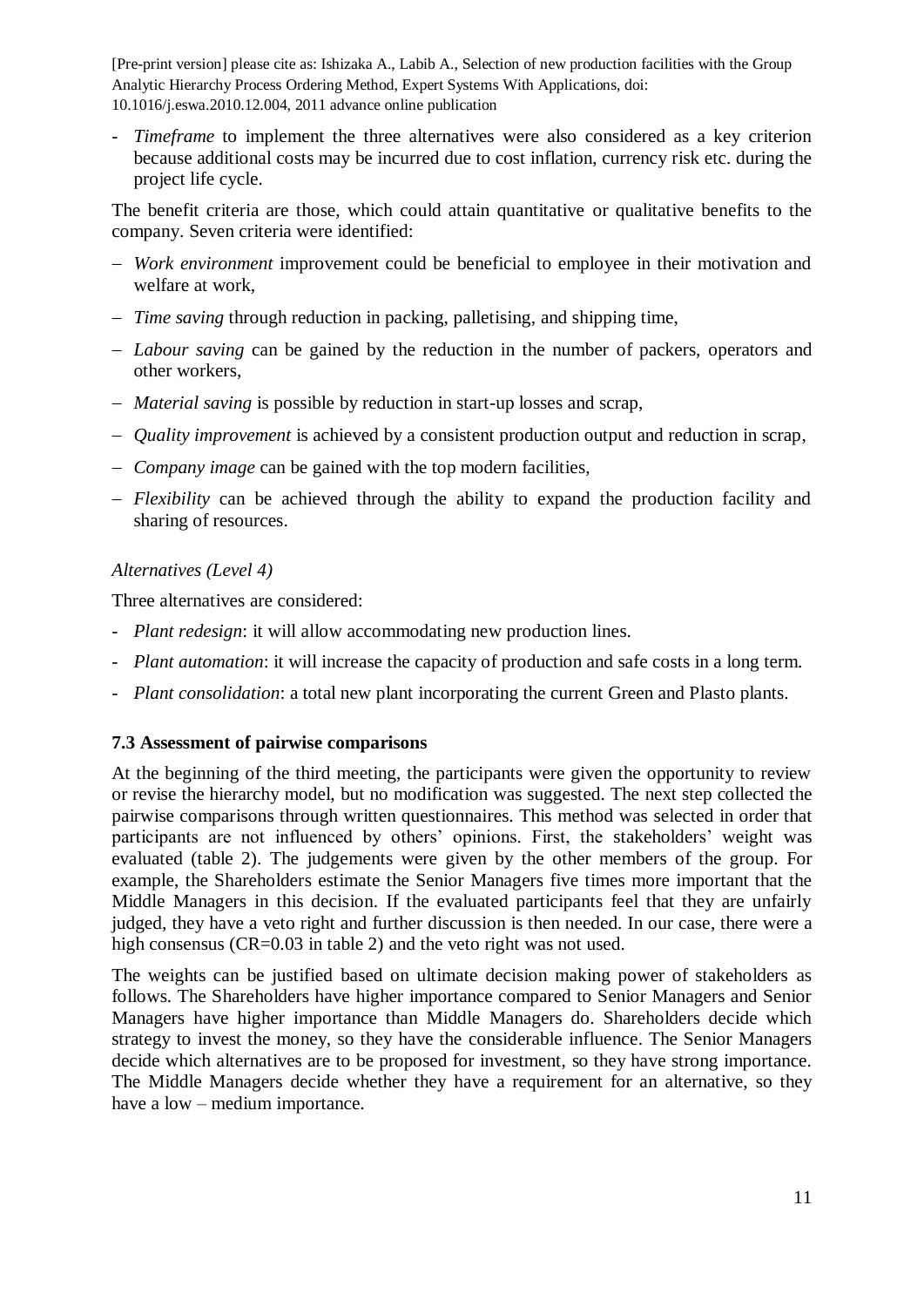|                        |              | Top level stakeholders (actors) |                    |                        |  |
|------------------------|--------------|---------------------------------|--------------------|------------------------|--|
| Stakeholder group      | Shareholders | Senior<br>Managers              | Middle<br>Managers | Relative<br>importance |  |
| Shareholders           |              |                                 | g                  | 0.672                  |  |
| <b>Senior Managers</b> | 1/3          |                                 |                    | 0.265                  |  |
| <b>Middle Managers</b> | 1/9          | 1/5                             |                    | 0.063                  |  |
| Consistency Ratio (CR) | 0.03         |                                 |                    |                        |  |

Table 2: Pairwise comparisons of main stakeholders.

The relative importance of the members of the Middle Managers was assessed in a similar way (table 3). The comparison of two Middle Managers was given by the two other Middle Managers. There was low disagreement on the comparisons and a consensus was easily found between the appraisers. The Production Manager had the most influence in the company, while the Quality, Maintenance and Facilities Managers had lesser degrees of influence in a descending order.

| of<br>Sub-group        | Sub-group of Middle Managers | Relative |             |            |            |
|------------------------|------------------------------|----------|-------------|------------|------------|
| <b>Middle Managers</b> | Production                   | Quality  | Maintenance | Facilities | importance |
| Production             |                              | 3        | 5           | 5          | 0.538      |
| Quality                | 1/3                          | 1        | 5           | 5          | 0.305      |
| Maintenance            | 1/5                          | 1/5      | 1           |            | 0.078      |
| Facilities             | 1/5                          | 0.078    |             |            |            |
| Consistency Ratio (CR) |                              |          |             |            | 0.06       |

Table 3: Pairwise comparisons of Middle Managers.

Then, each stakeholder evaluated the criteria. The process was straightforward with only few questions related to the supporting software. This suggests that our participants had no problem understanding and applying the pairwise comparisons technique. The priorities of the criteria from the stakeholders" point of view are presented in table 4 and 5.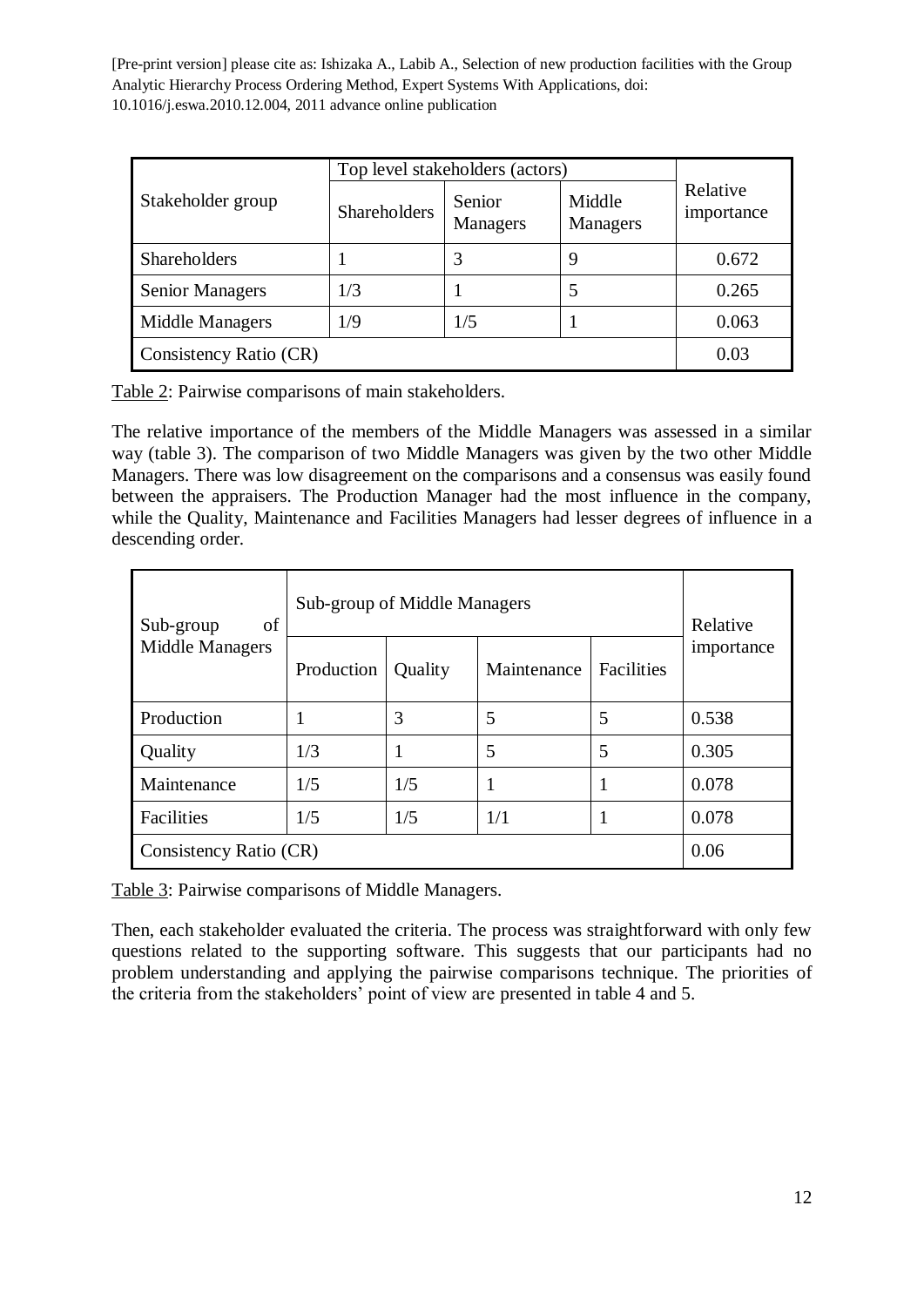|                           | Cost criteria |              |            |            |  |  |  |  |
|---------------------------|---------------|--------------|------------|------------|--|--|--|--|
| Stakeholder group         | Capital       | Depreciation | Disruption | Time-frame |  |  |  |  |
| <b>Shareholders</b>       | 0.447         | 0.053        | 0.105      | 0.396      |  |  |  |  |
| <b>Senior Managers</b>    | 0.250         | 0.054        | 0.289      | 0.407      |  |  |  |  |
| Middle Managers           |               |              |            |            |  |  |  |  |
| <b>Production Manager</b> | 0.175         | 0.060        | 0.383      | 0.383      |  |  |  |  |
| <b>Quality Manager</b>    | 0.113         | 0.064        | 0.411      | 0.411      |  |  |  |  |
| Maintenance Manager       | 0.083         | 0.083        | 0.417      | 0.417      |  |  |  |  |
| <b>Facilities Manager</b> | 0.113         | 0.064        | 0.411      | 0.411      |  |  |  |  |

Table 4: Assessment of cost criteria from the stakeholder point of view.

|                           | Benefit criteria    |                |                    |                  |                     |                  |             |
|---------------------------|---------------------|----------------|--------------------|------------------|---------------------|------------------|-------------|
| Stakeholder group         | environment<br>Work | saving<br>Time | Material<br>saving | saving<br>Labour | Improved<br>quality | Company<br>Image | Flexibility |
| <b>Shareholders</b>       | 0.310               | 0.111          | 0.044              | 0.262            | 0.071               | 0.033            | 0.169       |
| <b>Senior Managers</b>    | 0.161               | 0.055          | 0.044              | 0.392            | 0.044               | 0.191            | 0.113       |
| Middle Managers           |                     |                |                    |                  |                     |                  |             |
| <b>Production Manager</b> | 0.052               | 0.231          | 0.231              | 0.231            | 0.091               | 0.054            | 0.111       |
| <b>Quality Manager</b>    | 0.069               | 0.093          | 0.136              | 0.073            | 0.420               | 0.067            | 0.142       |
| Maintenance Manager       | 0.137               | 0.137          | 0.137              | 0.119            | 0.199               | 0.104            | 0.166       |
| <b>Facilities Manager</b> | 0.254               | 0.073          | 0.073              | 0.064            | 0.064               | 0.236            | 0.236       |

Table 5: Assessment of benefit criteria from the stakeholder point of view.

For each criterion, the relative importance (local priority) with respect to the three strategic alternatives was entered from the viewpoint of each stakeholder. To illustrate this, the priorities of the Senior Manager are shown in table 6 and table 7.

| Alternatives               | Cost criteria |              |            |            |  |  |
|----------------------------|---------------|--------------|------------|------------|--|--|
|                            | Capital       | Depreciation | Disruption | Time-frame |  |  |
| <b>Plant Redesign</b>      | 0.202         | 0.143        | 0.618      | 0.258      |  |  |
| <b>Plant Automation</b>    | 0.097         | 0.714        | 0.086      | 0.105      |  |  |
| <b>Plant Consolidation</b> | 0.701         | 0.143        | 0.297      | 0.637      |  |  |

Table 6: A Senior Manager's priorities for the alternatives.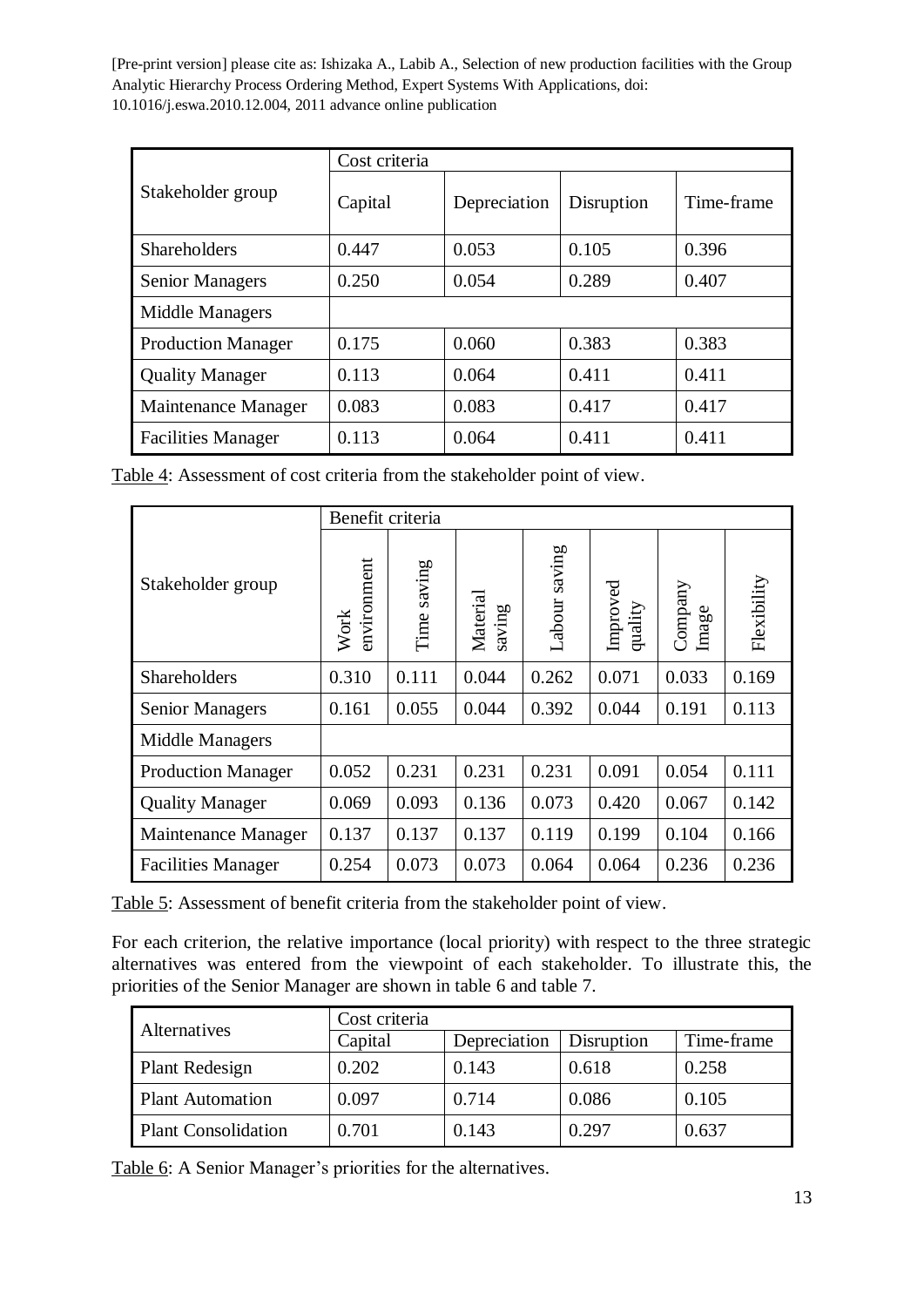|                            | Benefit criteria    |                |                    |                  |                     |                  |             |  |
|----------------------------|---------------------|----------------|--------------------|------------------|---------------------|------------------|-------------|--|
| <b>Alternatives</b>        | environment<br>Work | saving<br>Time | Material<br>saving | saving<br>Labour | Improved<br>quality | Company<br>Image | Flexibility |  |
| Plant Redesign             | 0.429               | 0.143          | 0.200              | 0.143            | 0.143               | 0.143            | 0.200       |  |
| <b>Plant Automation</b>    | 0.429               | 0.714          | 0.600              | 0.714            | 0.714               | 0.714            | 0.200       |  |
| <b>Plant Consolidation</b> | 0.143               | 0.143          | 0.200              | 0.143            | 0.143               | 0.143            | 0.600       |  |

Table 7: A Senior Manager's priorities for the alternatives.

## **7.4 Calculation of priorities and sensitivity analysis**

In the last step, Expert Choice was used for the calculation of the priorities and the sensitivity analysis. The participants had no difficulty in this phase because of the automation of the calculation and the user-friendliness of Expert Choice. With the sensitivity analysis, the participants were given the opportunity to check the reasonableness and robustness of the results.

## *a) Priorities calculation*

The global priorities can be calculated in aggregating: the weighting schema for the stakeholder groups (tables 2 and 3), the importance of criteria (tables 4 and 5) and the local priorities of the alternatives with respect to the criteria (e.g. tables 6 and 7). The global priorities can be seen in table 8 and 9.

| Strategic alternatives     | Priorities |
|----------------------------|------------|
| <b>Plant Redesign</b>      | 0.373      |
| <b>Plant Automation</b>    | 0.142      |
| <b>Plant Consolidation</b> | 0.485      |

Table 8: Global priorities of strategic alternatives resulted from cost analysis.

| <b>Strategic alternatives</b> | Priorities |
|-------------------------------|------------|
| <b>Plant Redesign</b>         | 0.277      |
| <b>Plant Automation</b>       | 0.496      |
| <b>Plant Consolidation</b>    |            |

Table 9: Global priorities of strategic alternatives resulted from benefit analysis.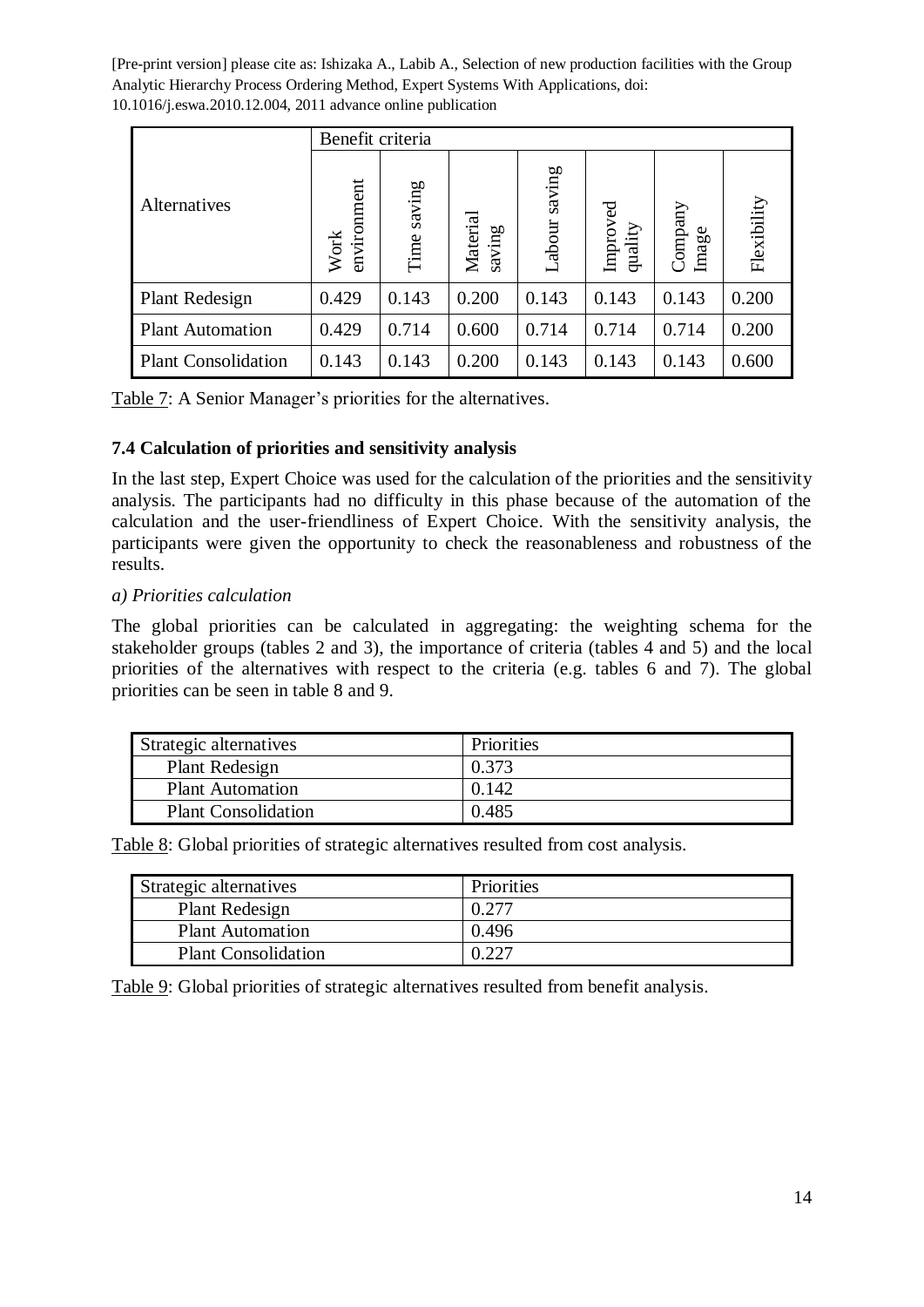

Figure 8: Graphical representation of the benefits and costs analysis.

From figure 8, it can be concluded that, the lowest cost option is "Plant Automation" since it scored the least and the option with the most benefits is also "Plant Automation" as it scored the highest in the benefit analysis. There is no incomparability in this problem as the cost and benefit analysis lead to the same ranking. Therefore, it is without surprise that the "Plant Automation" is the most preferred alternative according to the results of the cost and benefit analysis (table 10).

| Strategic alternatives     | Costs | <b>Benefits</b> | Benefit/Cost |
|----------------------------|-------|-----------------|--------------|
| Plant Redesign             | 0.373 | 0.277           | 0.74         |
| <b>Plant Automation</b>    | 0.142 | 0.496           | 3.49         |
| <b>Plant Consolidation</b> | 0.485 | 0.227           | 0.47         |

Table 10: Cost-Benefit Analysis.

## *b) Sensitivity analysis*

Figures 9 and 10 show the results of the performance of the three strategic alternatives based on the stakeholders" criteria. We can see the priority of each alternative and the weights of each Shareholder. In both figures, we can see that the "Plant Automation" is the preferred alternative for each stakeholder. A 'What-if' analysis will therefore not change the final result, which is a robust one.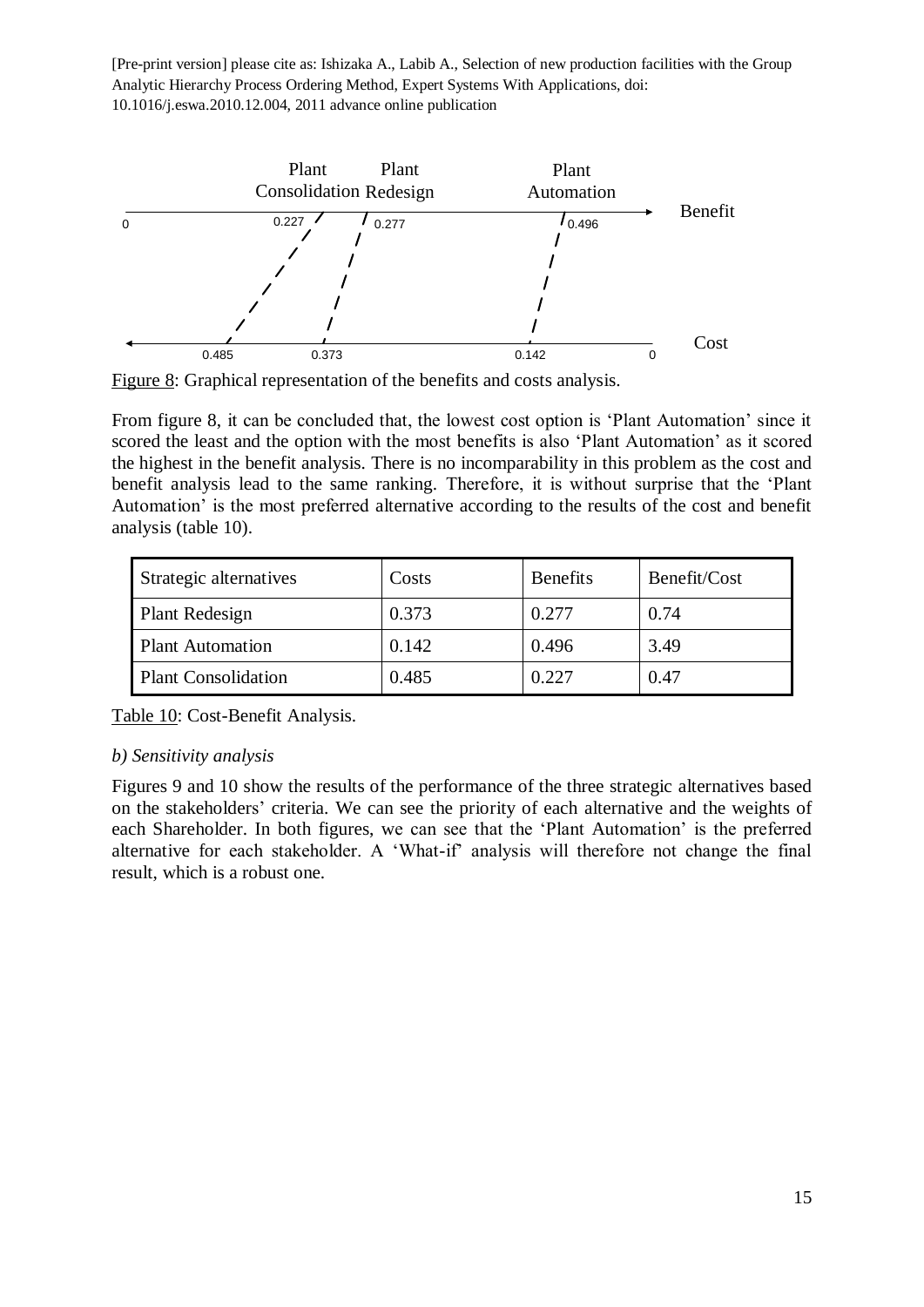





Figure 10: Performance sensitivity of the strategic alternatives from the costs analysis. The left vertical axis represents the weight of the stakeholders and the right vertical axis gives the priority of each alternative.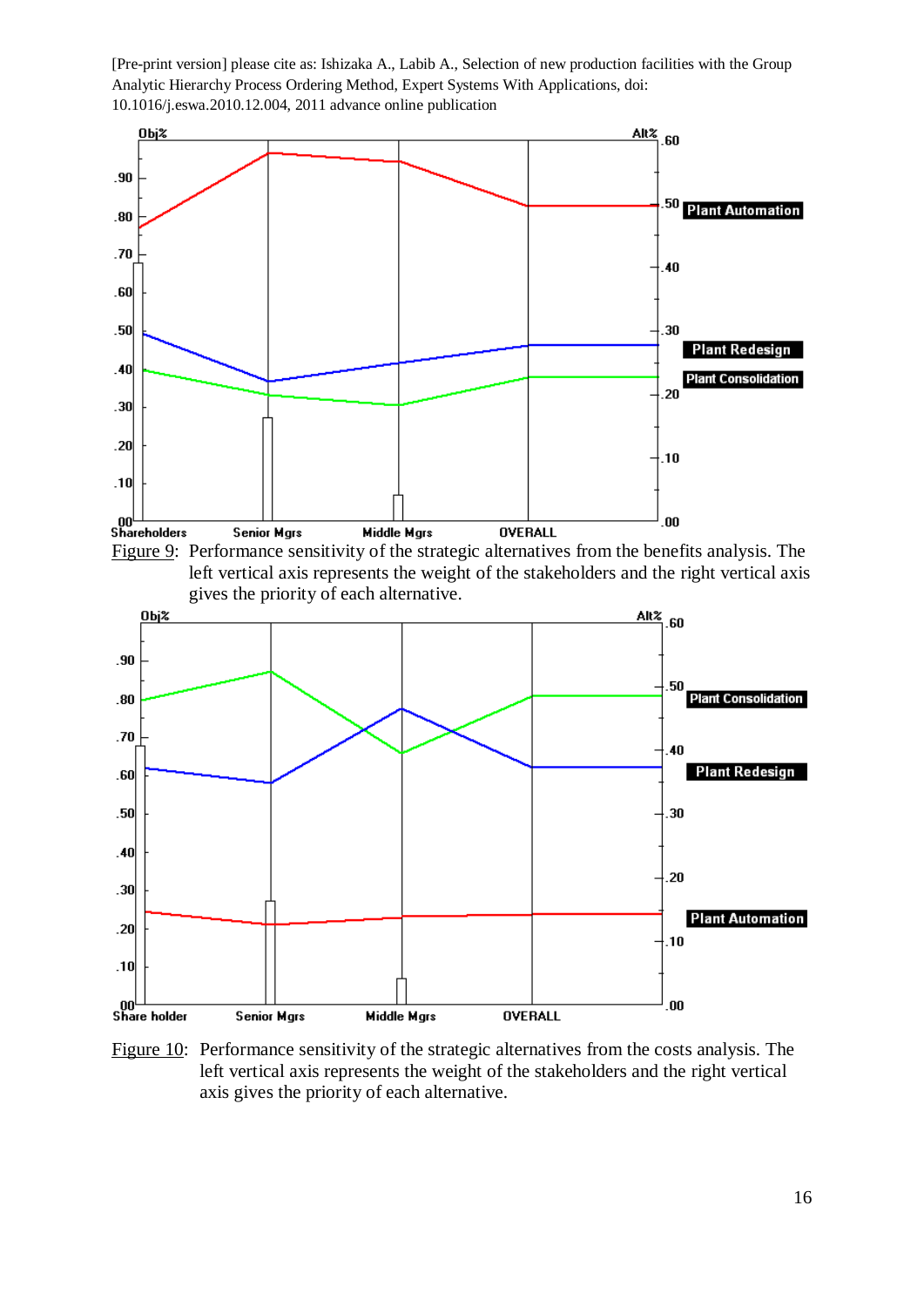## **8. Results of the implementation**

The recommendations of the model have been implemented with the general satisfaction of all stakeholders.

The successful acceptance of the proposed methodology can be attributed to the following reasons. Firstly, it helped to describe the problem and break down decision criteria into manageable components. Secondly, it led the group into making a specific decision for consensus or tradeoff. Thirdly, it provided an opportunity to examine disagreements and stimulate discussion and opinion. Fourthly, the process offered an opportunity to perform a sensitivity analysis in modifying judgments. Finally, it made possible to incorporate conflicts in perceptions and in judgments in the model.

The successful implementation of the recommendations of the model in this case study has empirically demonstrated the validity of the process and the GAHPO method.

### **9. Conclusions**

In this paper we have presented the GAHPO a new multi-criteria decision aid method developed to solve a real problem. The backbone of the method is the AHP with several improvements:

- Cost and benefit criteria are separated in two hierarchies in order to simplify their comparisons.
- Stakeholders are incorporated in the first level of the hierarchy in order to elicit a group preference.
- The weight of each stakeholders are determined by others stakeholders. A consistency check is applied in order to verify the coherence of the comparisons given by the appraisers. A veto possibility is given to each evaluated stakeholder.
- Two rankings exist: a partial ordinal ranking and a complete cardinal ranking. A partial ordinal ranking incorporates three possible relations: the preference, indifference and incomparability relation. The complete cardinal ranking fully aggregates the cost and benefit analysis.

The result of the proposed methodology showed that out of the three strategies, plant automation was the most preferred alternative. All participants were completely satisfied from this robust result. However before the adoption, a traditional financial analysis (discounted cash flow) has been conducted in order to assess the profitability of the selected alternative. In fact, the cost-benefit analysis with the GAHPO ranks the alternatives but there is no guarantee that they will generate profits (Wedley et al., 2001). The first ranked alternative could be simply the one with the least loss.

By applying the methodology as a cost-benefit analysis, four main benefits have been achieved by the decision makers:

- 1. Significant reduction of time and effort in the decision process due to a structured methodology;
- 2. Easiness for the decision makers to arrive at a consensus, because the hierarchy model brings a common reference, which can be debated;
- 3. Enhancement of the decision quality, due to the consistency check and sensitivity analysis embedded in the GAHPO method;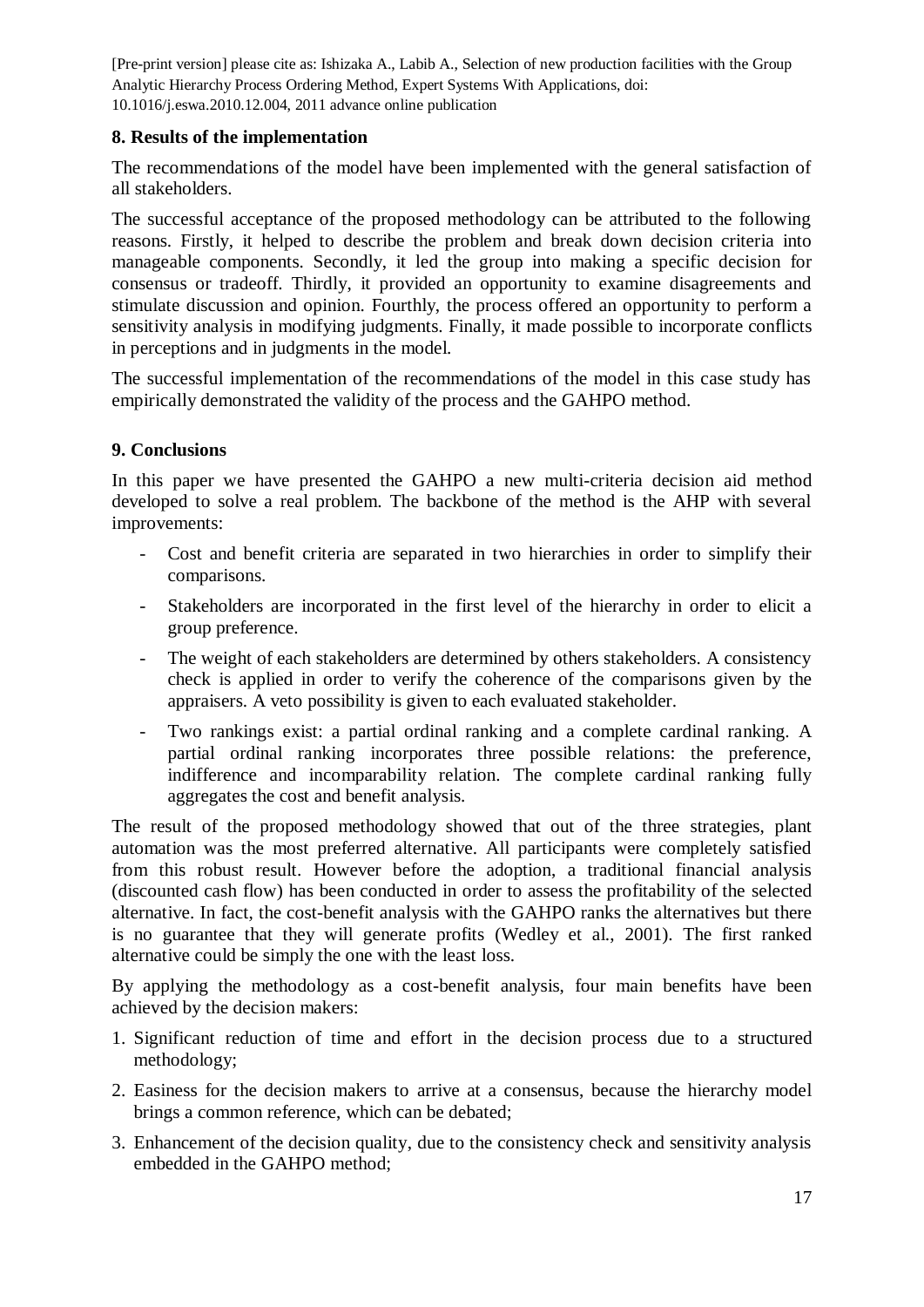4. Documentation and justification of the decision made.

The proposed GAHPO methodology could be easily applied to other strategic selection problems, where several stakeholders are involved.

**Acknowledgements:** We are grateful to Binoy Perumpalath, who helped to collect the data for the case study.

## **References**

Aczél, J., & Saaty, T. (1983). Procedures for synthesizing ratio judgements. *Journal of Mathematical Psychology, 27*(1), 93-102.

Altuzarra, A., Moreno-Jiménez, J., & Salvador, M. (2007). A Bayesian priorization procedure for AHP-group decision making. *European Journal of Operational Research, 182*(1), 367- 382.

Amiri, M., Zandieh, M., Soltani, R., & Vahdani, B. (2009). A hybrid multi-criteria decisionmaking model for firms competence evaluation. *Expert Systems with Applications, 36*(10), 12314-12322.

Arbel, A., & Orgler, Y. (1990). An application of the AHP to bank strategic planning: The mergers and acquisitions process. *European Journal of Operational Research, 48*(1), 27-37.

Azis, I. (1990). Analytic Hierarchy Process in the benefit-cost framework: A post-evaluation of the Trans-Sumatra highway project. *European Journal of Operational Research, 48*(1), 38-48.

Cebeci, U. (2009). Fuzzy AHP-based decision support system for selecting ERP systems in textile industry by using balanced scorecard. *Expert Systems with Applications, 36*(5), 8900- 8909.

Celik, M., Kandakoglu, A., & Er, D. (2009). Structuring fuzzy integrated multi-stages evaluation model on academic personnel recruitment in MET institutions. *Expert Systems with Applications, 36*(3, Part 2), 6918-6927.

Chamodrakas, I., Batis, D., & Martakos, D. Supplier selection in electronic marketplaces using satisficing and fuzzy AHP. *Expert Systems with Applications, In Press, Corrected Proof*, doi:10.1016/j.eswa.2009.1005.1043.

Chan, S. T. F., & Chan, K. H. (2004). Development of the supplier selection model- a case study in the advanced technology industry. *Proceedings of the Institution of Mechanical Engineers. Part B. Journal of engineering manufacture, 218*(12), 1807-1824.

Chang, C.-W., Wu, C.-R., & Lin, H.-L. (2009). Applying fuzzy hierarchy multiple attributes to construct an expert decision making process. *Expert Systems with Applications, 36*(4), 7363-7368.

Chen, M. K., & Wang, S.-C. (2009). The critical factors of success for information service industry in developing international market: Using analytic hierarchy process (AHP) approach. *Expert Systems with Applications, In Press, Corrected Proof*, doi:10.1016/j.eswa.2009.1006.1012.

Cheng, E., Li, H., & Ho, D. (2002). Analytic Hierarchy Process (AHP): a defective tool when used improperly. *Measuring Business Excellence, 6*(4), 33-37.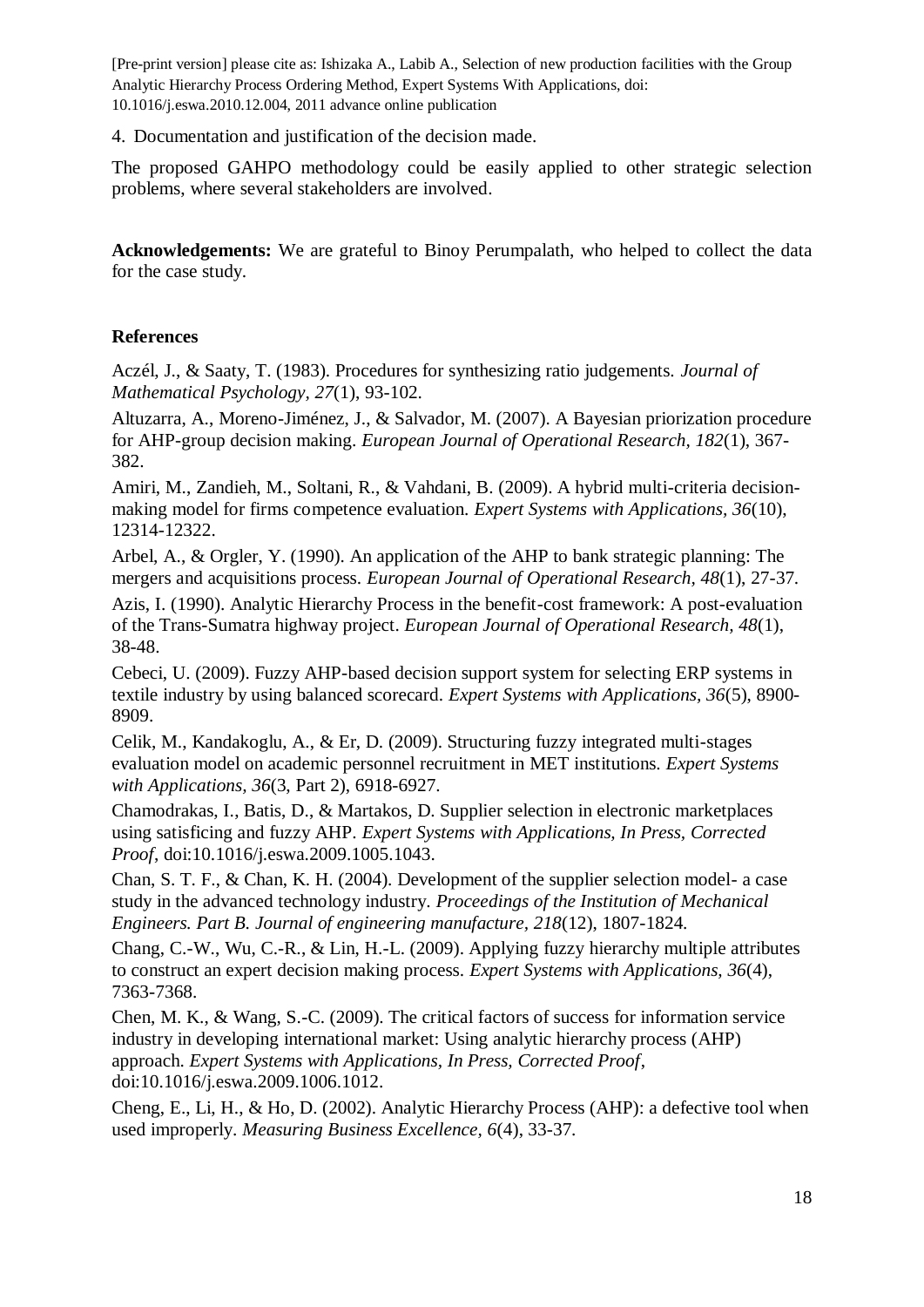Cho, Y.-G., & Cho, K.-T. (2008). A loss function approach to group preference aggregation in the AHP. *Computers & Operations Research, 35*(3), 884-892.

Clayton, W., Wright, M., & Sarver, W. Benefit cost analysis of riverboat gambling. *Mathematical and Computer Modelling, 17*(4-5), 187-194.

Condon, E., Golden, B., & Wasil, E. (2003). Visualizing group decisions in the analytic hierarchy process. *Computers & Operations Research, 30*(10), 1435-1445.

Craven, J. (1992). *Social Choice: A Framework for Collective Decisions and Individual Judgements*. Cambridge: Cambridge University Press.

Dagdeviren, M., Yavuz, S., & KilInç, N. (2009). Weapon selection using the AHP and TOPSIS methods under fuzzy environment. *Expert Systems with Applications, 36*(4), 8143- 8151.

Forman, E., & Peniwati, K. (1998). Aggregating individual judgments and priorities with the analytic hierarchy process. *European Journal of Operational Research, 108*(1), 165-169.

Ho, W., & Emrouznejad, A. (2009). Multi-criteria logistics distribution network design using SAS/OR. *Expert Systems with Applications, 36*(3, Part 2), 7288-7298.

Hsu, S. H., Kao, C.-H., & Wu, M.-C. (2009). Design facial appearance for roles in video games. *Expert Systems with Applications, 36*(3, Part 1), 4929-4934.

Hsu, Y.-L., Lee, C.-H., & Kreng, V. B. The application of Fuzzy Delphi Method and Fuzzy AHP in lubricant regenerative technology selection. *Expert Systems with Applications, In Press, Corrected Proof*, doi:10.1016/j.eswa.2009.1005.1068.

Hurley, W. J., & Lior, D. U. (2002). Combining expert judgment: On the performance of trimmed mean vote aggregation procedures in the presence of strategic voting. *European Journal of Operational Research, 140*(1), 142-147.

Iç, Y. T., & Yurdakul, M. (2009). Development of a decision support system for machining center selection. *Expert Systems with Applications, 36*(2, Part 2), 3505-3513.

Jaganathan, S., Erinjeri, J., & Ker, J. (2007). Fuzzy analytic hierarchy process based group decision support system to select and evaluate new manufacturing technologies. *The International Journal of Advanced Manufacturing Technology, 32*(11), 1253-1262.

Khosla, R., Goonesekera, T., & Chu, M.-T. (2009). Separating the wheat from the chaff: An intelligent sales recruitment and benchmarking system. *Expert Systems with Applications, 36*(2, Part 2), 3017-3027.

Labib, A., & Shah, J. (2001). Management decisions for a continuous improvement process in industry using the Analytical Hierarchy Process. *Journal of Work Study, 50*(5), 189-193.

Labib, A., Williams, G., & O"Connor, R. (1996). Formulation of an appropriate productive maintenance strategy using multiple criteria decision making. *Maintenance Journal, 11*(11), 66-75.

Lai, W.-H., & Tsai, C.-T. (2009). Fuzzy rule-based analysis of firm's technology transfer in Taiwan's machinery industry. *Expert Systems with Applications, 36*(10), 12012-12022.

Li, S., & Li, J. Z. (2009). Hybridising human judgment, AHP, simulation and a fuzzy expert system for strategy formulation under uncertainty. *Expert Systems with Applications, 36*(3, Part 1), 5557-5564.

Li, T.-S., & Huang, H.-H. (2009). Applying TRIZ and Fuzzy AHP to develop innovative design for automated manufacturing systems. *Expert Systems with Applications, 36*(4), 8302- 8312.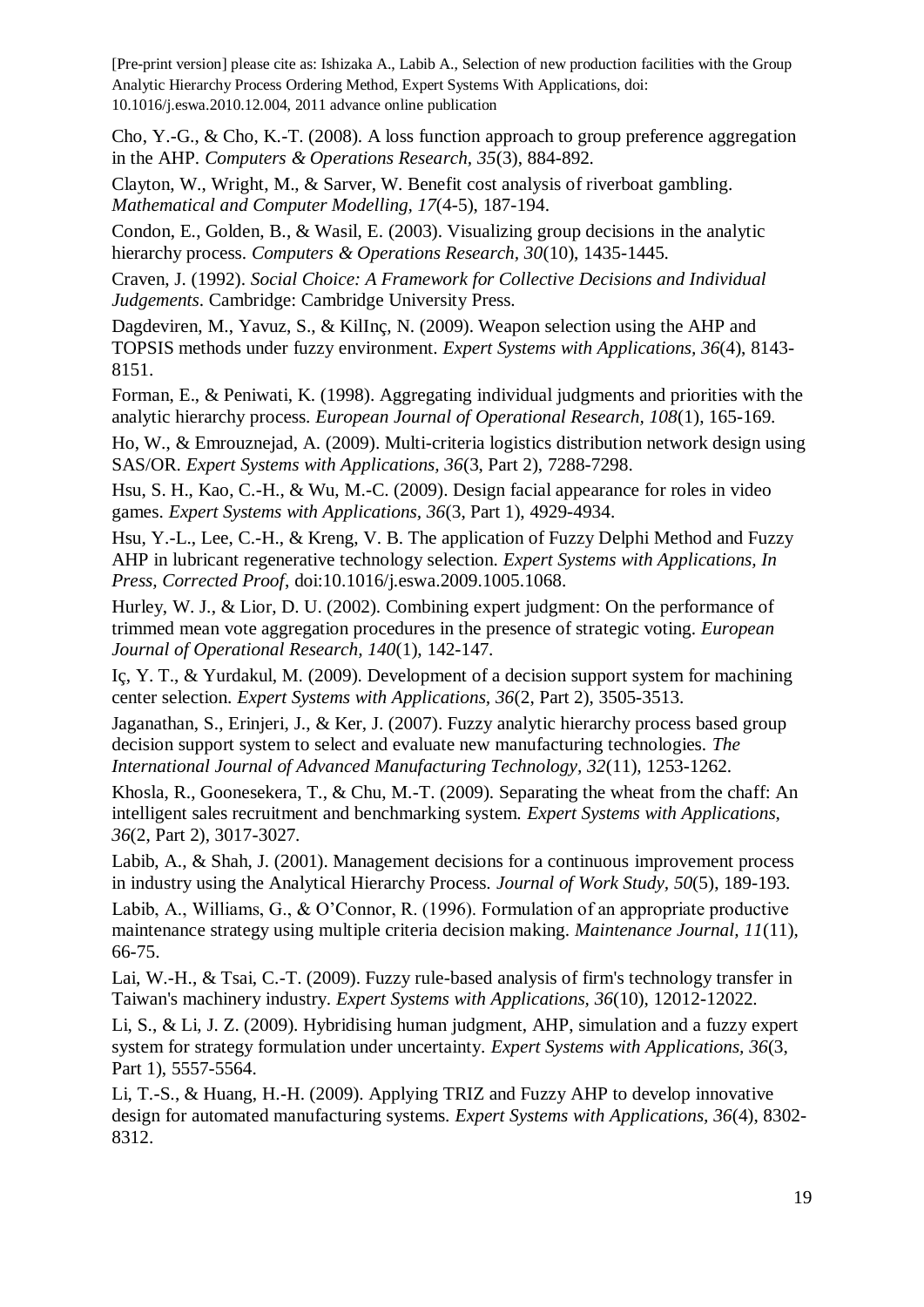Limam Mansar, S., Reijers, H., & Ounnar, F. (2009). Development of a decision-making strategy to improve the efficiency of BPR. *Expert Systems with Applications, 36*(2, Part 2), 3248-3262.

Liu, C.-C., & Chen, S.-Y. (2009). Prioritization of digital capital measures in recruiting website for the national armed forces. *Expert Systems with Applications, 36*(5), 9415-9421.

Madu, C., & Kuei, C.-H. (1995). Stability analyses of group decision making. *Computers & Industrial Engineering, 28*(4), 881-892.

Mikhailov, L. (2004). Group prioritization in the AHP by fuzzy preference programming method. *Computers & Operations Research, 31*(2), 293-301.

Naghadehi, M. Z., Mikaeil, R., & Ataei, M. (2009). The application of fuzzy analytic hierarchy process (FAHP) approach to selection of optimum underground mining method for Jajarm Bauxite Mine, Iran. *Expert Systems with Applications, 36*(4), 8218-8226.

Niaraki, A. S., & Kim, K. (2009). Ontology based personalized route planning system using a multi-criteria decision making approach. *Expert Systems with Applications, 36*(2, Part 1), 2250-2259.

O'Leary, D. (1993). Determining Differences in Expert Judgment: Implications for Knowledge Acquisition and Validation. *Decision Sciences, 24*(2), 395-408.

Önüt, S., Efendigil, T., & Soner Kara, S. (2009). A combined fuzzy MCDM approach for selecting shopping center site: An example from Istanbul, Turkey. *Expert Systems with Applications, In Press, Uncorrected Proof*, doi:10.1016/j.eswa.2009.1006.1080.

Pan, N. (2009). Selecting an appropriate excavation construction method based on qualitative assessments. *Expert Systems with Applications, 36*(3, Part 1), 5481-5490.

Ramanathan, R., & Ganesh, L. (1994). Group preference aggregation methods employed in AHP: An evaluation and an intrinsic process for deriving members' weightages. *European Journal of Operational Research, 79*(2), 249-265.

Saaty, T. (1977). A scaling method for priorities in hierarchical structures. *Journal of mathematical psychology, 15*(3), 234-281.

Saaty, T. (1980). *The Analytic Hierarchy Process*. New York: McGraw-Hill.

Saaty, T., & Shang, J. (2007). Group decision-making: Head-count versus intensity of preference. *Socio-Economic Planning Sciences, 41*(1), 22-37.

Saaty, T., & Vargas, L. (2007). Dispersion of group judgments. *Mathematical and Computer Modelling, 46*(7-8), 918-925.

Saaty, T. L., & Vargas, L. G. (2005). The possibility of group welfare functions. *International Journal of Information Technology & Decision Making, 4*(2), 167-176.

Seçme, N. Y., Bayrakdaroglu, A., & Kahraman, C. (2009). Fuzzy performance evaluation in Turkish Banking Sector using Analytic Hierarchy Process and TOPSIS. *Expert Systems with Applications, 36*(9), 11699-11709.

Sen, C. G., & ÇInar, G. (2009). Evaluation and pre-allocation of operators with multiple skills: A combined fuzzy AHP and max-min approach. *Expert Systems with Applications, In Press, Corrected Proof*, doi:10.1016/j.eswa.2009.1006.1075.

Srdjevic, B. (2007). Linking analytic hierarchy process and social choice methods to support group decision-making in water management. *Decision Support Systems, 42*(4), 2261-2273.

Tseng, Y.-F., & Lee, T.-Z. (2009). Comparing appropriate decision support of human resource practices on organizational performance with DEA/AHP model. *Expert Systems with Applications, 36*(3, Part 2), 6548-6558.